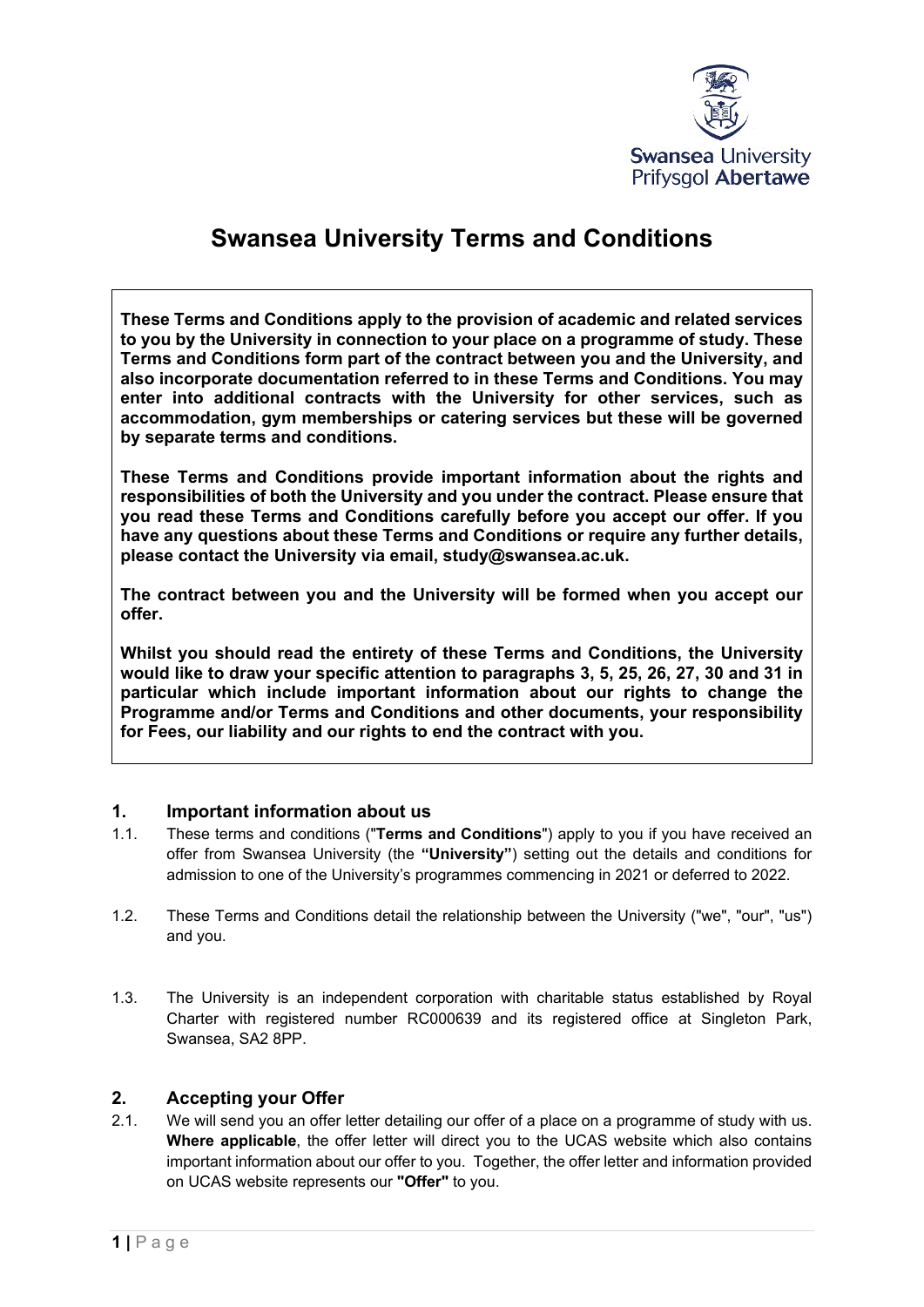The Offer will set out important information about:

- 2.1.1. the programme you have selected to study, including relevant material information relating to the delivery of the programme (the **"Programme"**);
- 2.1.2. detail about tuition fees payable by you for the duration of the programme (the **"Fees"**);
- 2.1.3. the duration of the Programme (including start date);
- 2.1.4. details of where and how the Programme will be delivered;
- 2.1.5. details of any conditions that may apply to the Offer;
- 2.1.6. details of the academic-related and pastoral services that the University will make available to you during the duration of the Programme;
- 2.1.7. other information that relates to the Programme and your study with the University.
- 2.2. You can accept your Offer by following the steps set out in your Offer. You must do this by the date given to you by UCAS or, if you are not applying through UCAS, by the date set out in your Offer.
- 2.3. If you decide to accept the Offer, a contract will be formed between you and the University upon the acceptance of the offer by you and upon compliance with any conditions set out in the Offer. You will be deemed to have accepted the offer when you accept the Offer using the appropriate online application system i.e. Apply System or UCAS system, or if the Offer is not made via our online application system or via UCAS, by confirming acceptance of the Offer in writing.
- 2.4. Your rights and obligations to the University and the University's rights and obligations to you arising under that contract are set out in the documents listed below which form the Terms and Conditions of your student contract. You should therefore read this document (and those listed below) carefully and familiarise yourself fully with its content (together with the contents of the documents, regulations, policies and procedures to which it refers), before accepting your offer.
	- These Terms and Conditions and any documents referred to within these Terms and **Conditions**
	- Your Offer letter
	- The University's Regulations and Academic Guide which is available at:

<https://myuni.swansea.ac.uk/academic-life/academic-regulations/>

- Programme specifications, which are shown for each undergraduate programme at: <http://www.swansea.ac.uk/undergraduate/courses/> and for each postgraduate taught programme at:<http://www.swansea.ac.uk/postgraduate/taught/>
- Coronavirus Recovery : Guidance for Swansea University <https://www.swansea.ac.uk/about-us/coronavirus/> which is our key platform for issuing up-to-date information about changes due to the impact of the coronavirus outbreak on the University and our plans for recovery.

#### <span id="page-1-0"></span>**3. Changes to your Programme of study and/or these Terms and Conditions**

- 3.1. Your Offer of a place to study at the University is based on the following:
	- 3.1.1. the latest key information which can be found on the relevant page of the Programmes section of our website (as at the date of acceptance of your offer). This includes the core modules for the Programme and may include an indication of likely optional modules; and
	- 3.1.2. the current versions of the University's Academic Guide <https://myuni.swansea.ac.uk/academic-life/academic-regulations/>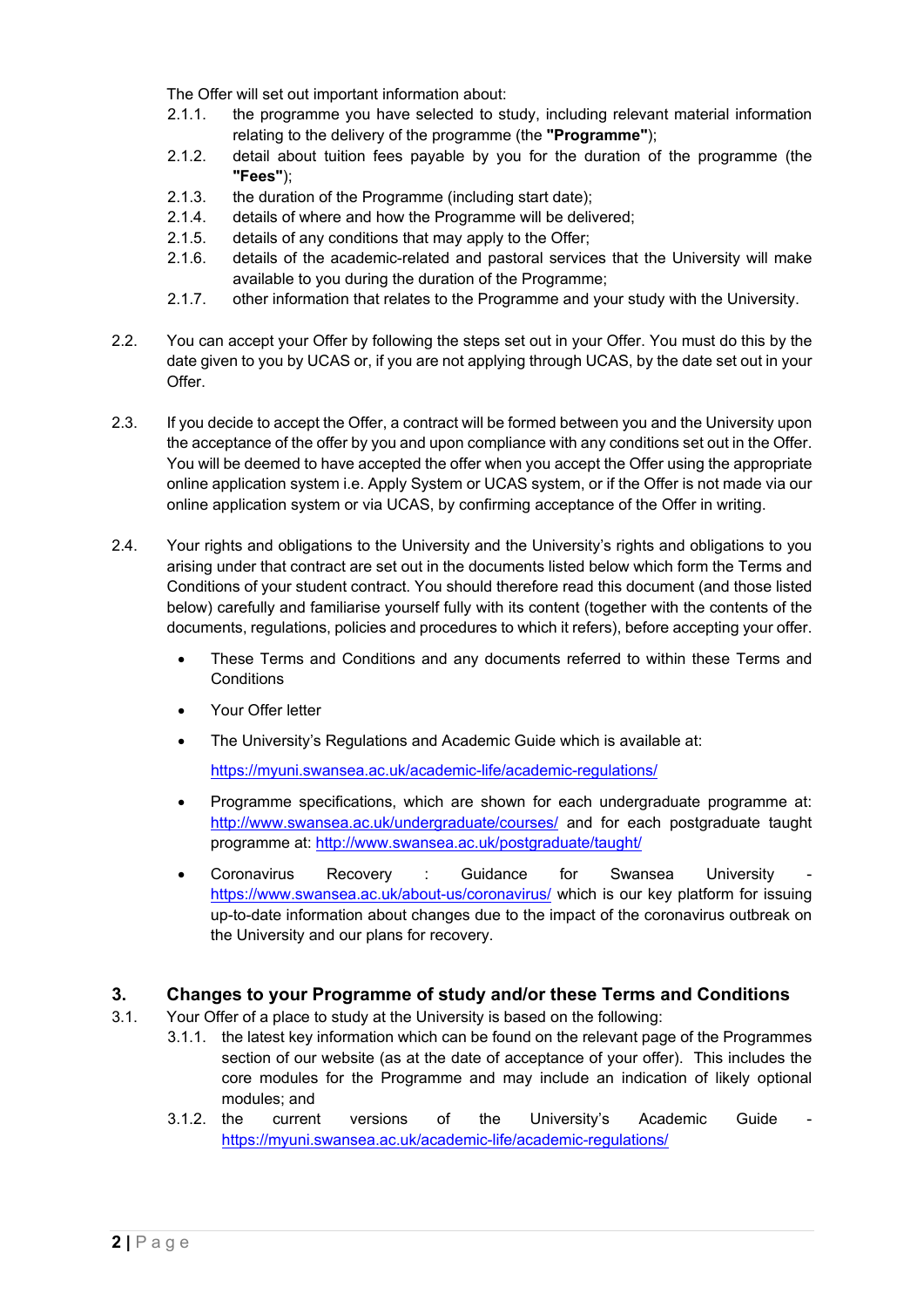- 3.2. The University will make reasonable efforts to deliver your Programme in accordance with the Programme specification and as described in the relevant printed or online prospectus for the academic year.
- 3.3. The University will endeavour at all times to keep any changes to Programmes to a minimum. However, changes to Programme information and delivery (including to Programme description, content, mode and/or location of delivery and/or timetable and the examination process), services, facilities and/or the University's Royal Charter, Statutes, Ordinances, Regulations and Academic Guide may be necessary before your Programme start date and/or during your studies. Reasons for changes include, but are not limited to, the following:
	- 3.3.1. to meet the requirements of an accrediting, professional, statutory and/or regulatory body;
	- 3.3.2. as required by law, government policy, guidance or decisions of a competent court or other similar body;
	- 3.3.3. to respond to sector good practice or quality enhancement processes;
	- 3.3.4. to keep Programmes contemporary by updating practices or areas of study;
	- 3.3.5. because of circumstances outside the reasonable control of the University, such as a key member of staff leaving the University or being unable to teach (where the programme or module is reliant on that person's expertise);
	- 3.3.6. enhancement to the University's Estate and Facilities and planned relocation of Schools/Colleges or Departments;
	- 3.3.7. other circumstances outside the reasonable control of the University including (but not limited to) industrial action, severe weather, natural disaster, fire, civil disorder, political unrest, government and/or public authority restrictions or serious concern about the transmission of serious illness making a programme unsafe to deliver and epidemic or pandemic disease (including the COVID-19 pandemic).
- 3.4. Changes to Programmes or modules may also need to be made where the minimum number of students needed to ensure a good educational or student experience has not been met. Please note that in some exceptional circumstances, programmes may be withdrawn (prior to commencement) for this reason.
- 3.5. We may from time to time need to make minor changes to the Programme or these Terms and Conditions (including the documents referred to in these Terms and Conditions). Examples of minor changes include (but are not limited to) reasonable changes to the Programme timetable, number of classes/lectures or other teaching activities, how IT or library or other services are provided to you, the methods by which the Programme is delivered or assessed, the content modules or syllabus of the Programme, the location from which the Programme is delivered, procedural changes, changes to regulations, codes of practice, policies and procedures.
- 3.6. Where changes are minor, we will take reasonable steps to notify you of any changes (usually in writing or by e-mail, but this may include updating documents and/or Programme material and making those documents available on the University's website and/or publicising by other means so that you are aware of those changes) and will provide you with as much notice as we believe appropriate in the circumstances. Where possible, we will provide you with notice in advance, but this may not always be possible. The University will also attempt to minimise any disruption to you.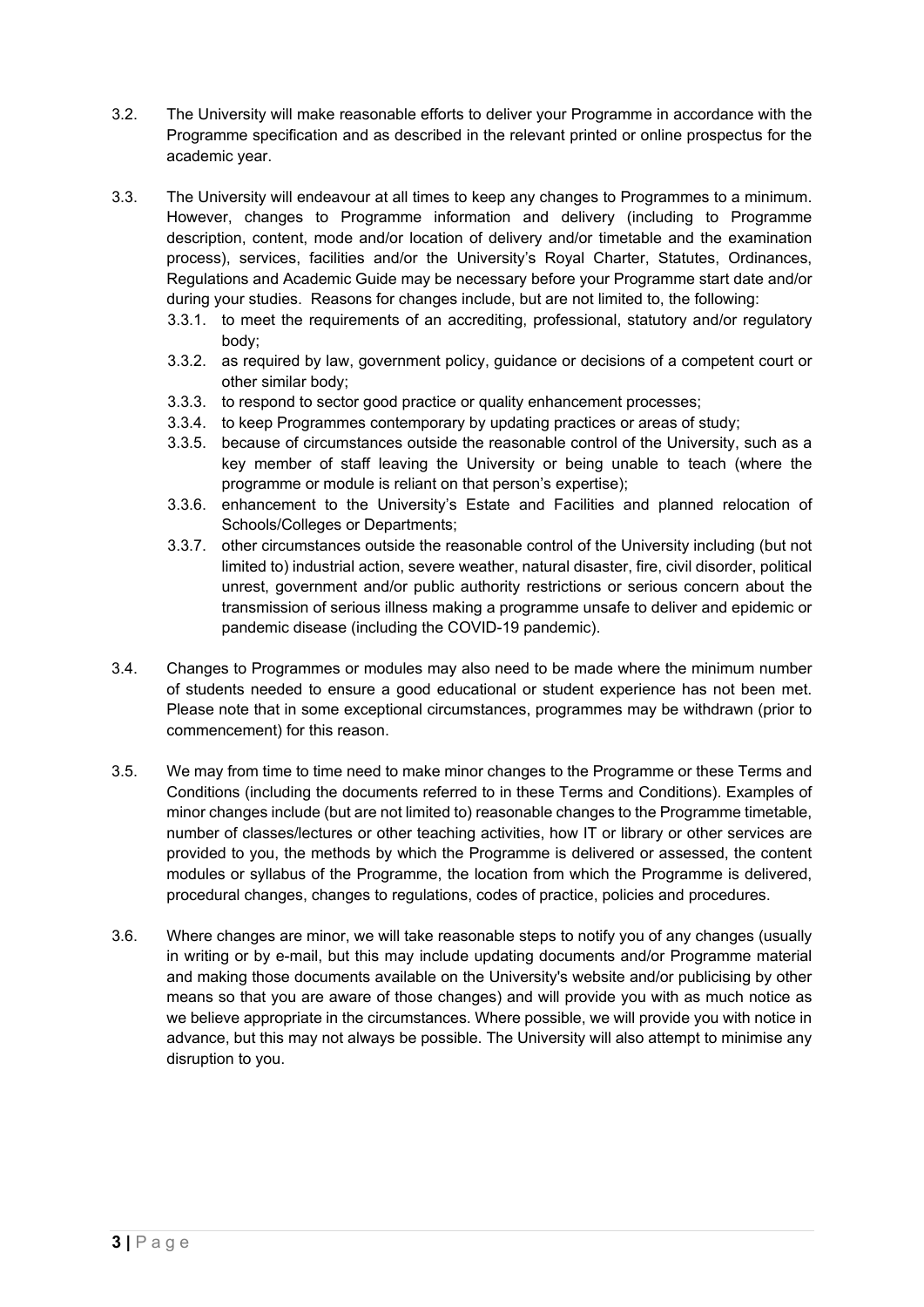- <span id="page-3-0"></span>3.7. In exceptional circumstances we may need to make major changes to the Programme and/or these Terms and Conditions (including the documents referred to in these Terms and Conditions) – these are changes that are not minor and that materially change the Programme and/or these Terms and Conditions. Examples of major changes include (but are not limited to) significant changes to the way we teach, deliver and/or assess a Programme (for example, a significant shift in the balance of assessment from coursework to examination across a Programme), changes to the title of your award or Programme, significant changes to the location of the teaching facilities of your Programme (such as moving the Programme to a completely different location which is not within a reasonable distance of the location at which the Programme was previously delivered) or a decision to merge Programmes or other major restructuring of a Programme.
- 3.8. Where changes are major (that is, they materially change the Programme or these Terms and Conditions), the University will consult with you prior to making the change. Such consultations will take place either through the Staff-Student Consultative Committee (**"SSCC"**) or with individual students affected by e-mail with responses to be sent to Student Representatives for a collective discussion at the SSCC.
- 3.9. If you do not notify us that you do not agree with the major change we propose making within a reasonable amount of time of being notified (and in any case within 14 days of being notified), we will consider that you are happy to proceed on your Programme on the basis of the relevant change being made.
- <span id="page-3-1"></span>3.10. If you do not agree with a major change we decide to make to the Programme or these Terms and Conditions and you have informed us prior to us making that change that you do not agree with the major change, you may end this contract and you may be entitled to an appropriate refund of the Fees you have paid to the University for services you have not received. We will also seek to offer you a place on an alternative Programme at the University as appropriate.
- 3.11. Usually changes (whether minor or major) will come into force at the start of the next academic year, but some changes may be introduced during the then current academic year or instantly where the University reasonably considers this to be in the best interest of students, is required by law or other exceptional circumstances.
- 3.12. There may also be times that we may need to withdraw the Programme or to merge or combine the Programme with other Programmes. If your Programme is withdrawn, merged or combined with other Programmes or if major changes to your Programme are made after you have accepted your offer, the University will take reasonable steps to give you early notification of the programme withdrawal / those changes and minimise their impact by offering a suitable alternative Programme (if available and subject to you satisfying the entry requirements for the Programme) or helping you find an alternative Programme or university. You will also be entitled to withdraw from your Programme and apply for a refund or partial refund of any Fees you have paid.
- 3.13. The University will also be entitled to change the Fees in accordance with paragraph [5.2.](#page-4-1)

#### **4. Fee Status**

4.1. The University will make an assessment of your fee status based on the information you provided in or with your application in relation to *The Education (Student Fees, Awards, Qualifying Courses and Persons) (Wales) Regulations 2013* in accordance with its Fee Assessment Policy.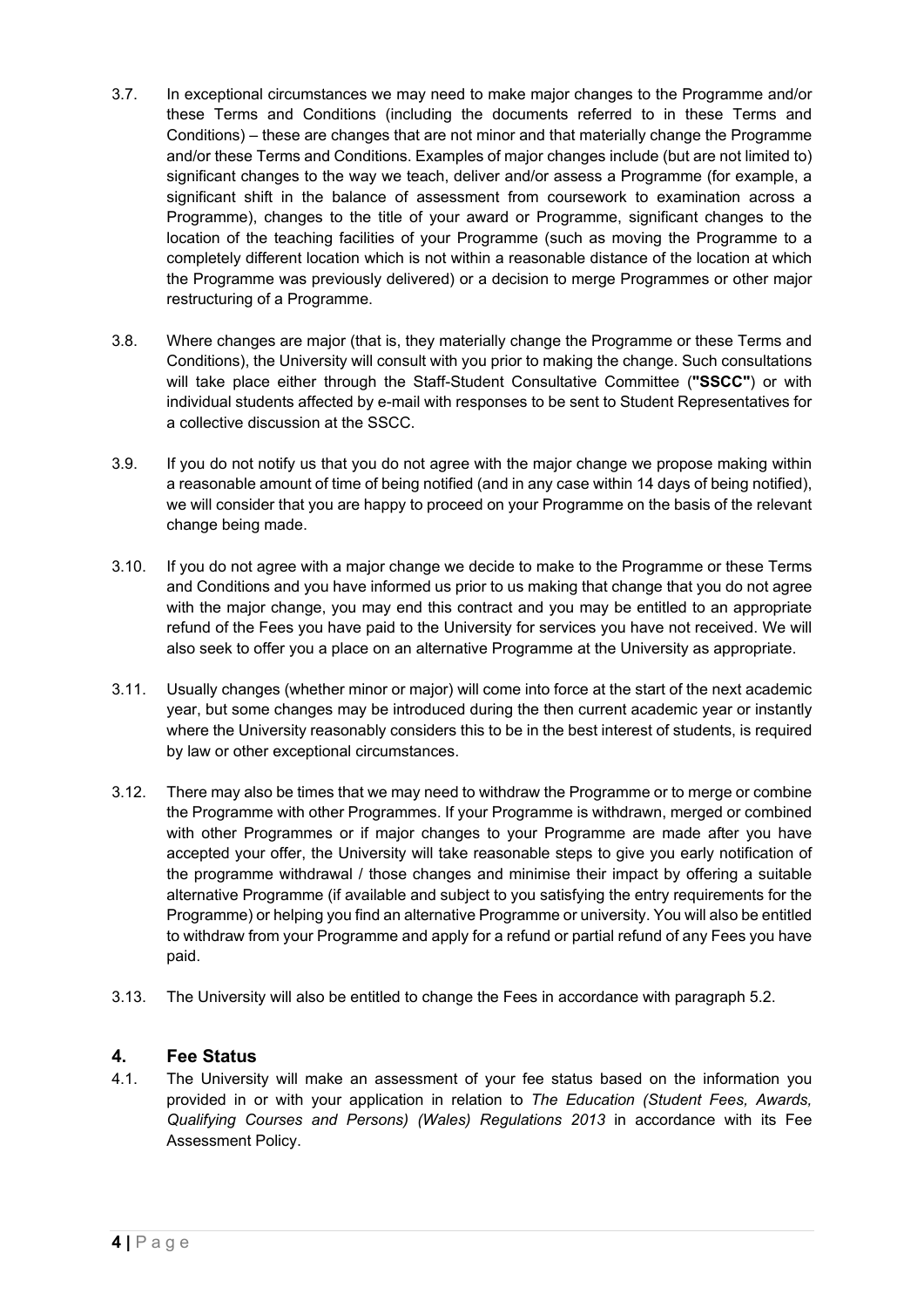- 4.2. If your fee status is unclear from the information you provided with your application, we will ask you to provide further information so that your fee status can be confirmed. In the meantime your offer will quote both the lower "UK" rate and the higher "International" fee rate until your status is confirmed.
- 4.3. If you disagree with the University's assessment of your fee status, you have the right to ask the University to re-assess in accordance with the Fee Assessment Policy. If you disagree with such reassessment then you may appeal that decision in accordance with the Fee Assessment Policy.

# <span id="page-4-0"></span>**5. Fees and Payment**

- <span id="page-4-1"></span>5.1. The Fees stated in your Offer will apply for the first year of your programme only.
- 5.2. Fees for postgraduate and International students will increase by 3% each year. Fees for full time Undergraduate UK students may be increased in subsequent years of study by an inflationlinked increase determined by Welsh Government. For example, if your Fees in year one are £9,000 and Welsh Government determine that the inflation-linked increase is 3% per year, the University will increase your Fee to £9,270 for year 2 and £9,548 for year 3. We will confirm any such increases with you on a yearly basis and as soon as possible following confirmation by Welsh Government.
- 5.3. A fee may be charged on top of your tuition fee to cover specialist equipment or laboratory costs required for research programmes. If a bench fee is to be charged, the amount will be determined by your supervisor and included in your Offer.
- 5.4. By accepting the Offer, you agree to pay all Fees when due (including any additional costs and expenses such as resit fees). It is your responsibility to make sure your fees and all expenses relating to your programme are paid in full and on time. The University's requirements on the payment of fees can be found online.
- 5.5. Information for UK Undergraduates, including details as to how to arrange payment of your Fees, can be found at: [https://www.swansea.ac.uk/finance-swansea-university/paying](https://www.swansea.ac.uk/finance-swansea-university/paying-tuition-fees-and-other-information/how-to-pay-your-fees-uk-eu-undergraduate/)[tuition-fees-and-other-information/how-to-pay-your-fees-uk-eu-undergraduate/](https://www.swansea.ac.uk/finance-swansea-university/paying-tuition-fees-and-other-information/how-to-pay-your-fees-uk-eu-undergraduate/); for UK Postgraduates at: [https://www.swansea.ac.uk/finance-swansea-university/paying-tuition](https://www.swansea.ac.uk/finance-swansea-university/paying-tuition-fees-and-other-information/pay-fees-uk-eu-postgraduate/)[fees-and-other-information/pay-fees-uk-eu-postgraduate/](https://www.swansea.ac.uk/finance-swansea-university/paying-tuition-fees-and-other-information/pay-fees-uk-eu-postgraduate/); and for EU/International students at: [https://www.swansea.ac.uk/finance-swansea-university/paying-tuition-fees-and-other](https://www.swansea.ac.uk/finance-swansea-university/paying-tuition-fees-and-other-information/pay-fees-international-students/)[information/pay-fees-international-students/](https://www.swansea.ac.uk/finance-swansea-university/paying-tuition-fees-and-other-information/pay-fees-international-students/)
- 5.6. If you are paying your tuition fees yourself, you must either pay the full amount at the beginning of the academic year or apply to pay in instalments in accordance with clause 4.2 above. If you are a sponsored student it is still your sole responsibility to ensure that all fees are paid in full and that your sponsor pays on time any debt outstanding to the University in relation to fees which belong to you. If your sponsor fails to pay the Fees to us when due you will be responsible for paying the Fees due.
- 5.7. Unless your offer letter says otherwise, the tuition fee quoted in your offer letter does not include any charges for residential accommodation, repeat periods of study, extensions to the designated period of study, resubmission fees, travelling expenses or any other miscellaneous expenses which may be related to your programme of study (such as the cost of field trips, books and equipment).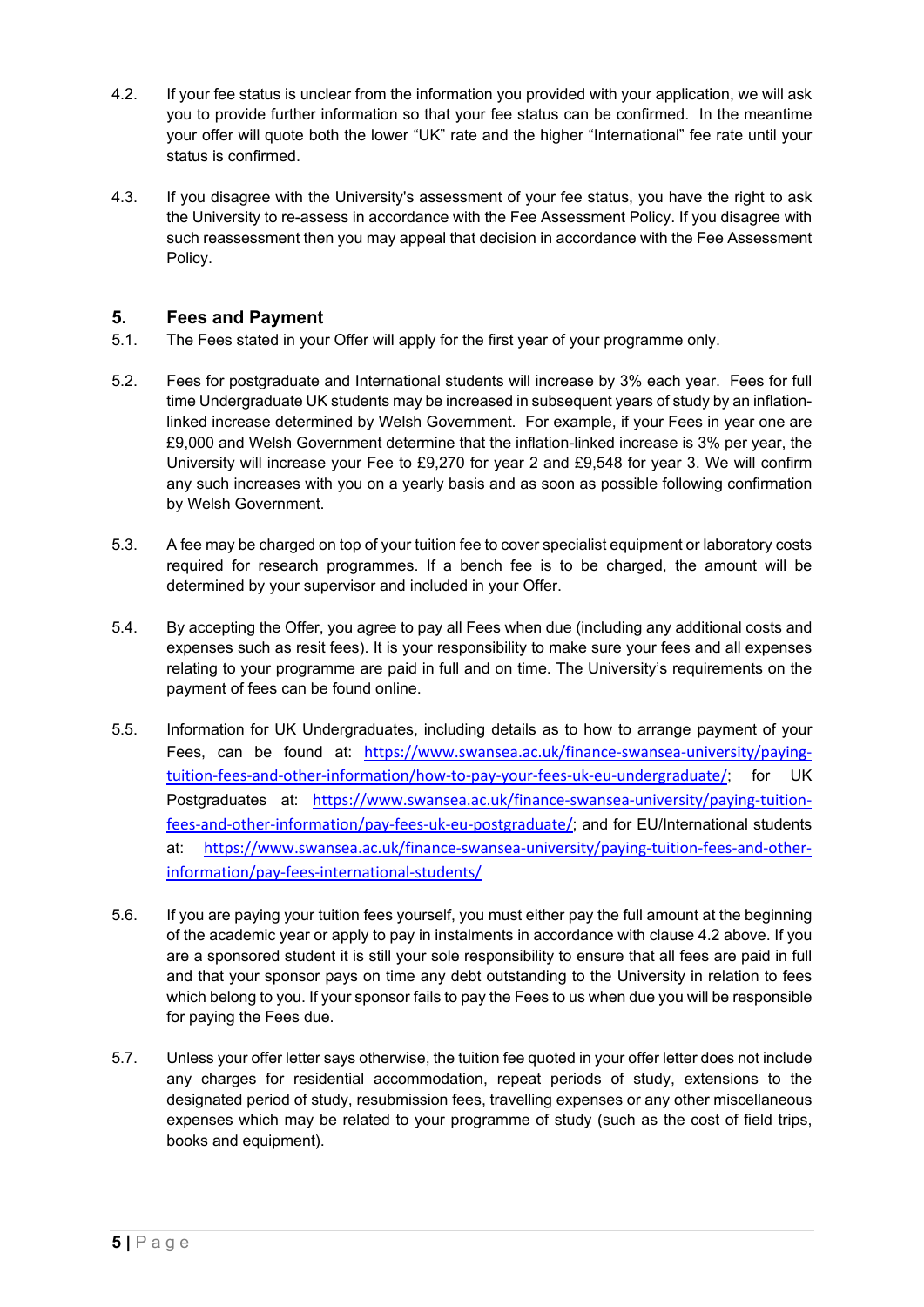Details of any miscellaneous expenses you are likely to incur on your programme are indicated on our website for undergraduate programmes at: <http://www.swansea.ac.uk/undergraduate/courses/> and for postgraduate taught programmes at:<http://www.swansea.ac.uk/postgraduate/taught/>

5.8. If you have any questions about Fees or require further details about payment of your Fees, you should contact the Finance Team at Swansea University. If you have any difficulties in paying your Fees, you should contact the Money@CampusLife team within the Student Services Department who may be able to help with Hardship Funds and advice.

# **6. Non-payment of fees**

6.1. If you do not pay your Fees in full or on time, the University may impose penalties which are set out in the Academic Guide and/or the Student Debt Policy (which include the right to withdraw you from the Programme and end this contract with you if you persistently fail to pay the Fees on time). As a result, you may not be allowed to progress on your programme or you may be withdrawn from the University. If you have completed your programme, you may not be allowed to graduate and/or your degree certificate / academic statement may not be provided to you until your outstanding fees have been paid. The University may also take legal action against you to recover any unpaid fees. More information can be found on our webpages: [https://www.swansea.ac.uk/finance-swansea-university/paying-tuition-fees-and-other](https://www.swansea.ac.uk/finance-swansea-university/paying-tuition-fees-and-other-information/student-debt-policy/)[information/student-debt-policy/](https://www.swansea.ac.uk/finance-swansea-university/paying-tuition-fees-and-other-information/student-debt-policy/)

# **7. Deferring your start date**

- 7.1. Requests to defer entry to the following year/entry point will be considered on an individual basis. Please note that some programmes do not allow deferred entry. Requests for deferral should be made in writing to the Admissions Office at [study@swansea.ac.uk.](mailto:study@swansea.ac.uk)
- 7.2. The tuition fees stated in your Offer are based on the start date in 2021 shown in the offer letter and will apply for that year of study. However, if you subsequently request to defer your entry to the following year, your tuition fees may be more than is stated in your offer letter and you should contact the Admissions Office for more information.
- 7.3. If you apply for a place for the following year from the outset, the Fees for the following year might not be available and your offer will quote the current year's fees as a guide. The Fees are likely to increase for the following year and you will be notified of the correct tuition fee payable as they become available.
- 7.4. As a consequence of deferring your entry to the following year, you accept that the University may be required to vary the services, facilities, description, content, mode and/or location of delivery and/or timetable of your programme. Should this be the case, the University will notify you of any material variations as soon as reasonably practical and you will have the opportunity to cancel your acceptance (and contract with the University) if you are unhappy with the changes to the programme.

#### <span id="page-5-0"></span>**8. Your statutory right to cancel your acceptance**

8.1. After you have accepted your Offer, you have the right to cancel your acceptance within 14 days of accepting the Offer (the **"Cooling Off Period**") without giving any reason under the Consumer Contract (Information Cancellation and Additional Payments) Regulations 2013.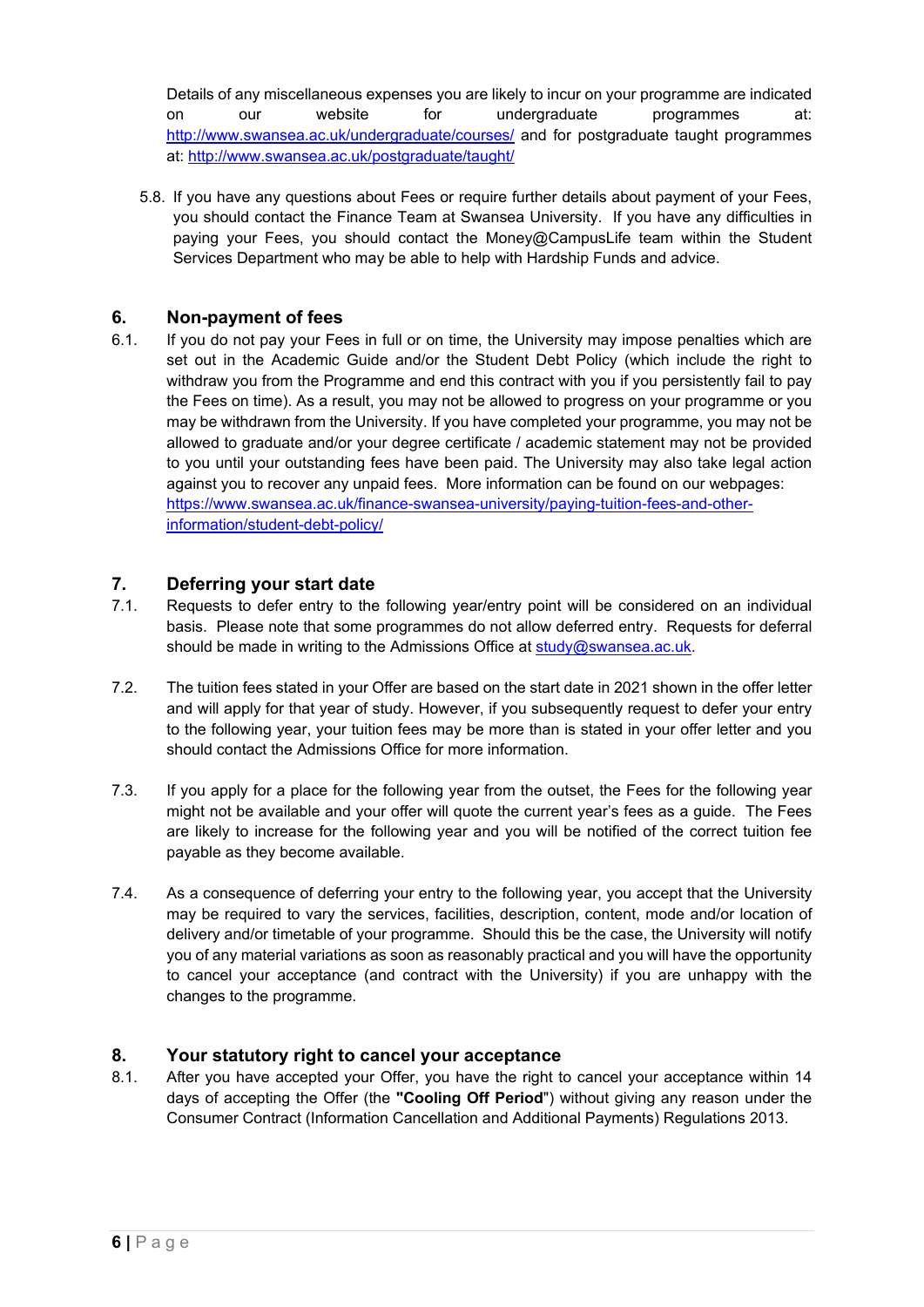- 8.2. To exercise your right to cancel, you must inform the Admissions Office (Singleton Park, Swansea, SA2 8PP email: study@swansea.ac.uk) of your decision to cancel this contract by a clear statement (e.g. a letter by post or email). You may use the model cancellation form at https://www.swansea.ac.uk/admissions/cancelling-your-acceptance/, but it is not obligatory. To meet the cancellation deadline, it is sufficient for you to send your communication concerning your exercise of the right to cancel before the cancellation period has expired.
- 8.3. If you cancel your acceptance within the Cooling Off Period, we will reimburse to you all payments received from you without undue delay, and in any event not later than 14 days after the day on which you inform us of your decision to cancel. We will make the reimbursement using the same means of payment as you used for the initial transaction, unless you have expressly agreed otherwise; in any event, you will not incur any fees as a result of the reimbursement.
- 8.4. If you request us to begin the performance of services (i.e. you are only applying to us very soon before the start of your Programme) during the Cooling Off Period, you shall pay us (and the University will be entitled to deduct) a fair amount which is in proportion to what has been performed until you have communicated to us your cancellation of this contract, compared with the full cost of the programme. Such amount will reflect the benefit you will actually have received up to the date you notified us of your wish to cancel.
- 8.5. If you wish to cancel the contract after the end of the Cooling Off Period, you will only be able to do so as set out in paragraph [26.](#page-15-0)

#### **9. Enrolment and Re-enrolment**

- 9.1. You are required to enrol and re-enrol at the start of each academic session by stipulated deadlines. If you fail to do so, you may not be allowed to start/progress on your Programme or you may be withdrawn from the Programme by the University. If you enrol or re-enrol late, you will be expected to contact your College to obtain any missed programme content and the University will not accept any liability for any Programme content or assessments you miss.
- 9.2. If you do not enrol by University enrolment deadlines you may be withdrawn from the Programme for non-enrolment. Whilst you will not be expected to pay Fees relating to the Programme after the date of your withdrawal, you will be expected to pay Fees up to and including the date of your withdrawal and will not be entitled to any refund of Fees paid for services provided up to the date of your withdrawal.
- 9.3. If you are withdrawn you will be notified by email that your record has been closed and that you are no longer eligible to continue your studies, access University facilities or stay in University owned accommodation in line with the Terms and Conditions of your accommodation agreement.
- 9.4. If you hold a Tier 4/Student Route student visa, the University will inform the Home Office of your non-enrolment and if this happens your visa will be cancelled, which will subsequently affect you being able to enter and/or stay in the UK.
- 9.5. If you are in receipt of a student loan from the UK government, the University will inform the Student Loans Company of your withdrawal.
- 9.6. If you receive notification of your withdrawal, you may be reinstated within a reasonable period by submitting a Late Enrolment Approval Form. For more information see <https://myuni.swansea.ac.uk/enrolment/enrolment-timetable/>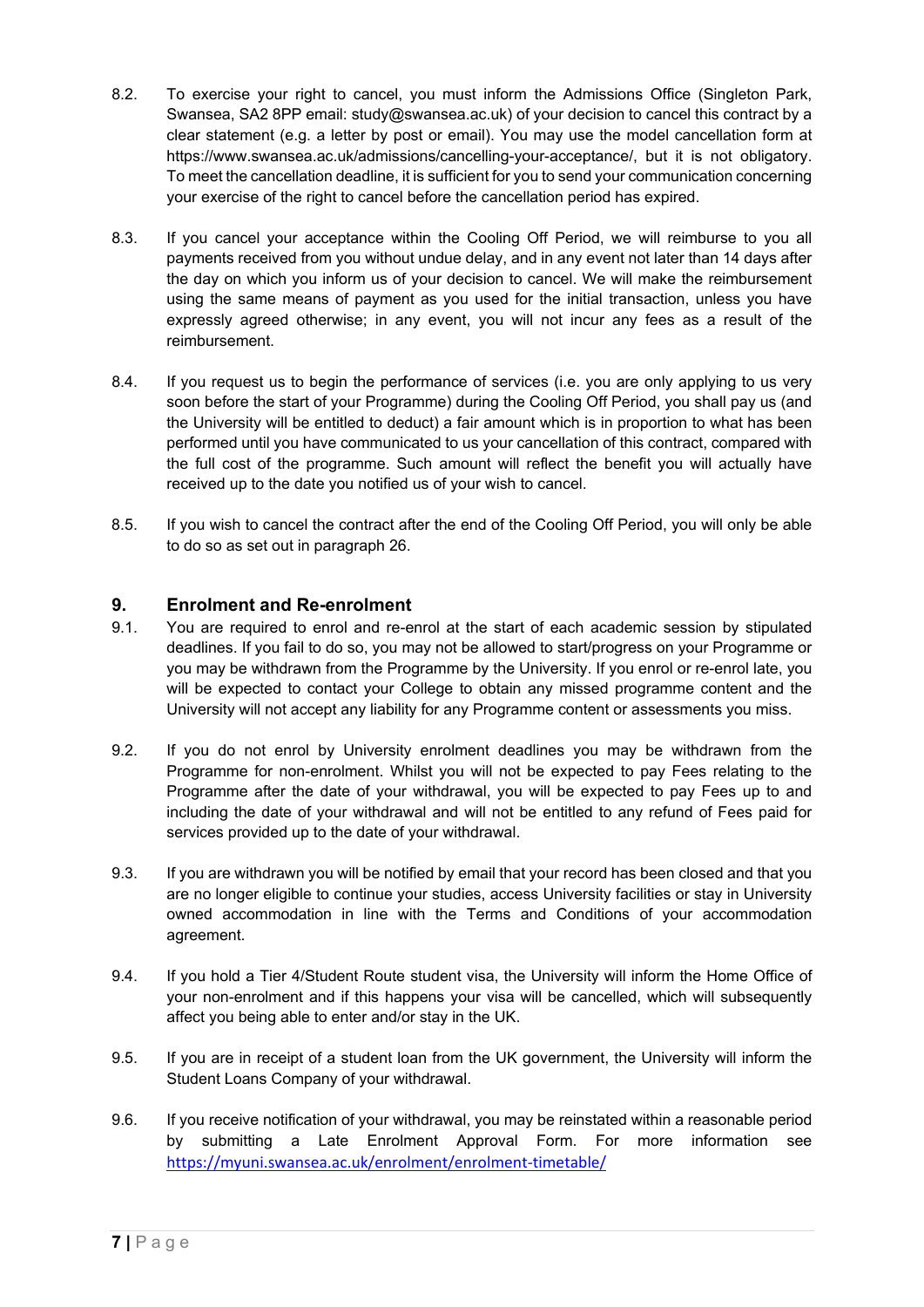# **10. University's obligations to you**

- 10.1. During the duration of the contract (as set out in the Offer), the University agrees to provide you with academic and related services (including the delivery of the Programme) with all reasonable care and skill and in accordance with these Terms and Conditions.
- 10.2. The University will service its contractual obligations to students and comply with its commitments under consumer law as outlined by the Competition and Markets Authority. In doing so, the University will work to protect the student interest when responding to circumstances such as significant changes to how a course is delivered or course closure. The University has in place procedures to respond to these circumstances which will mitigate the potential impact on students and which recognise the different needs of its diverse student body.

# **11. Your obligations**

- 11.1. During the duration of the contract and/or your Programme, you agree the following:
	- 11.1.1. to comply with all obligations under these Terms and Conditions (including the documents referred to within these Terms and Conditions);
	- 11.1.2. comply with the University's Regulations and Academic Guide
	- 11.1.3. to pay the Fees in accordance with paragraph [5;](#page-4-0)
	- 11.1.4. to work diligently and efficiently;
	- 11.1.5. to submit all assessments and attend formal presentations and exams as required to complete your programme;
	- 11.1.6. to attend all lectures, seminars and other teaching activities required by the Programme properly prepared and notify the relevant lecturer/tutor if you are unable to attend or can only attend part of the teaching activity;
	- 11.1.7. not to disrupt the:
		- 11.1.7.1. academic activities of any member of the academic community;
		- 11.1.7.2. administration and general operation of the University;
	- 11.1.8. not to bring the University into disrepute or incur any liability on behalf of the University;
	- 11.1.9. not to engage in any criminal activity;
	- 11.1.10. not to engage in activity contrary to the University's policy on Equal Policy;
	- 11.1.11. not to damage, deface or misappropriate any property of the University, any other organisation or body of students in the University or any other member of the academic community or employee of the University; and
	- 11.1.12. to declare any legal restrictions which may impact on your own studies and/or present a risk to the safeguarding of University staff and students.

# **12. Criminal charges, cautions and convictions and conduct which could cause serious damage to the reputation of the University**

- 12.1. If your offer of a place is conditional on you obtaining a satisfactory Disclosure & Barring Service (DBS) check, you will need to obtain and provide this information by the stipulated date and the University will decide if any convictions or information revealed are incompatible with a place on the programme. If they are, or you fail to provide required DBS information by the stipulated date, you will be notified and your offer of a place will be withdrawn and your contract terminated.
- 12.2. If your programme requires a satisfactory Disclosure & Barring Service (DBS) check, you will need to obtain and provide this information prior to your enrolment and re-enrolment each academic session. The University will decide if any convictions or information revealed are incompatible with your programme. If they are, or you fail to provide required DBS information by the stipulated date, the University may require you to suspend studies or you may be withdrawn from the University.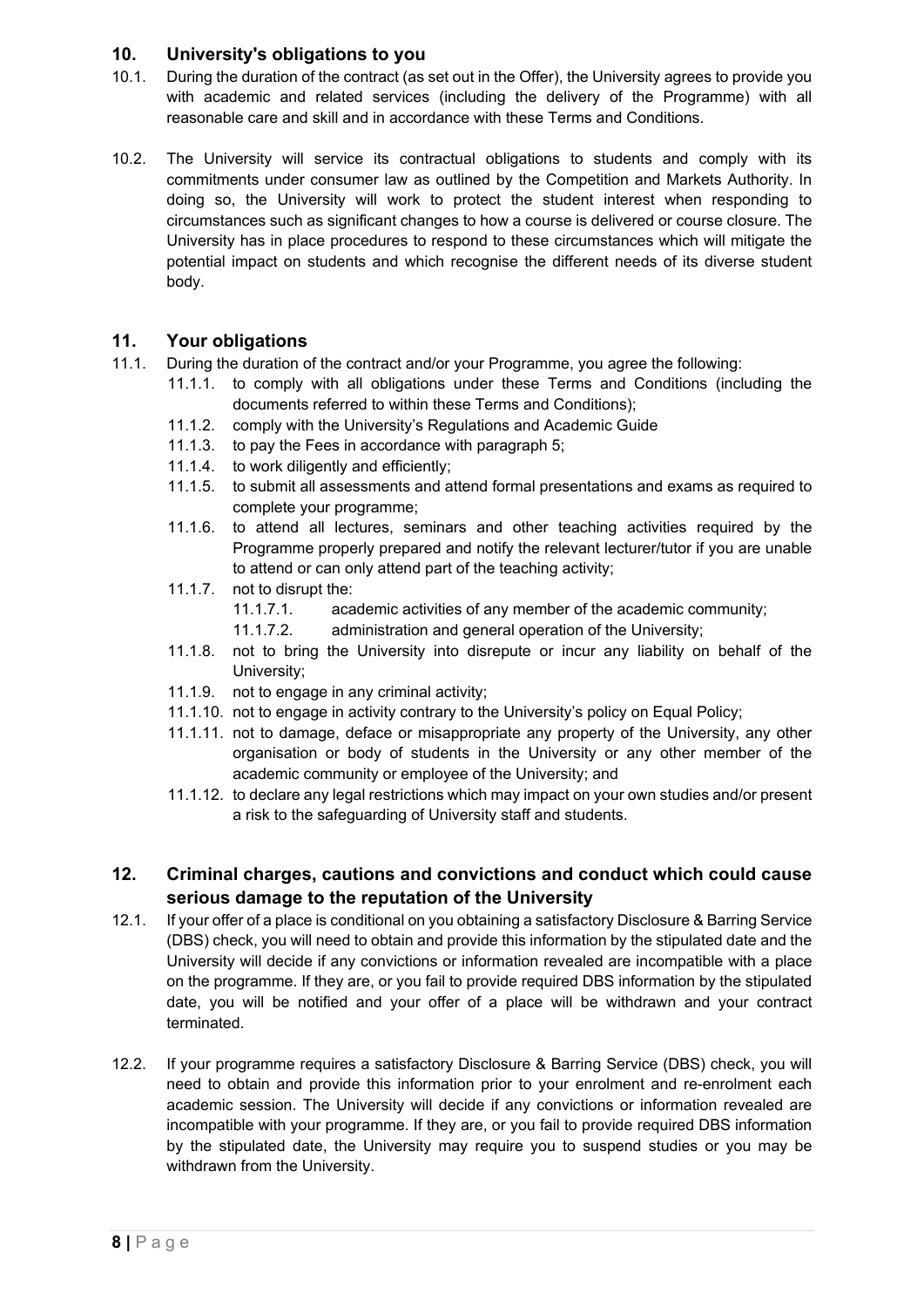- 12.3. Applicants for all other Programmes will be asked to disclose whether they have any unspent "relevant" convictions after they have been made an offer of a place and as part of the accommodation application process. If the applicant has already been enrolled as a student they may be suspended pending the outcome of this risk assessment. "Relevant" convictions include those involving violence or threatening behaviour, sexual offences and supply of drugs; as well as offences involving firearms, arson and terrorism. Applicants will be asked to provide more information which will be used as part of a risk assessment in relation to admission to the University. If the outcome is that the applicant is felt to pose a significant risk to the safety of University students, staff or visitors and/or may have the potential to cause serious damage to the reputation of the University, an offer of a place may be withdrawn. For more information see:<https://www.swansea.ac.uk/media/criminal-convictions-policy-2018-v2.pdf>
- 12.4. All students are also required to promptly notify the University of the details of any criminal arrests, charges, cautions and/or convictions they are subject to (whether connected to the University or not), and of any bail conditions imposed upon them between the date they accept an offer for admission to one of the University's programmes until their graduation / withdrawal from the University. If you are arrested and/or receive any criminal charges, cautions and/or convictions, or are subject to any bail conditions, you will need to provide such information promptly to the Director of Academic Services. A failure to do so may be deemed to breach the University's Disciplinary Procedures and penalties may be imposed against you in accordance with these Procedures (accessible at: [https://myuni.swansea.ac.uk/academic](https://myuni.swansea.ac.uk/academic-life/academic-regulations/conduct-and-complaints/disciplinary-procedures/)[life/academic-regulations/conduct-and-complaints/disciplinary-procedures/\)](https://myuni.swansea.ac.uk/academic-life/academic-regulations/conduct-and-complaints/disciplinary-procedures/).
- 12.5. Applicants for all programmes will be further asked to confirm that they are not aware of any previous conduct on their part which may have the potential to cause damage to the reputation of the University. Such conduct could include, but is not limited to, conduct which could be deemed a criminal offence if referred to the police or commentary posted electronically (for example, but not limited to, on social media platforms) which may be deemed to be seriously offensive and has the potential to damage the reputation of the University. Applicants who disclose such conduct may be asked to provide more information which will be used as part of a risk assessment in relation to admission to the University. If the outcome is that the applicant is felt to pose a significant risk to the safety of University students, staff or visitors and/or may have the potential to cause serious damage to the reputation of the University, an offer of a place may be withdrawn. For more information see: <https://www.swansea.ac.uk/media/criminal-convictions-policy-2018v2.pdf>

# **13. Professional programmes**

13.1. If you are applying for a professional programme, depending on the programme, you will be asked to provide by stipulated dates information about your health, undergo a health check and/or provide evidence of immunisation. Such programmes include, but are not limited to, Graduate Entry Medicine, Midwifery, Nursing and Paramedic Science. Your offer of a place is conditional on such requirements being met. You may also be required to sign a Code of Professional Conduct before you enrol to draw to your attention fitness to practise related requirements specific to your programme. The University will decide if any information revealed is incompatible with a place on the programme. If they are, or you fail to provide such information / undergo such a health check by the stipulated date, you will be notified and your offer of a place will be withdrawn and your contract terminated. Please see detailed programme information for information on which programmes this relates to.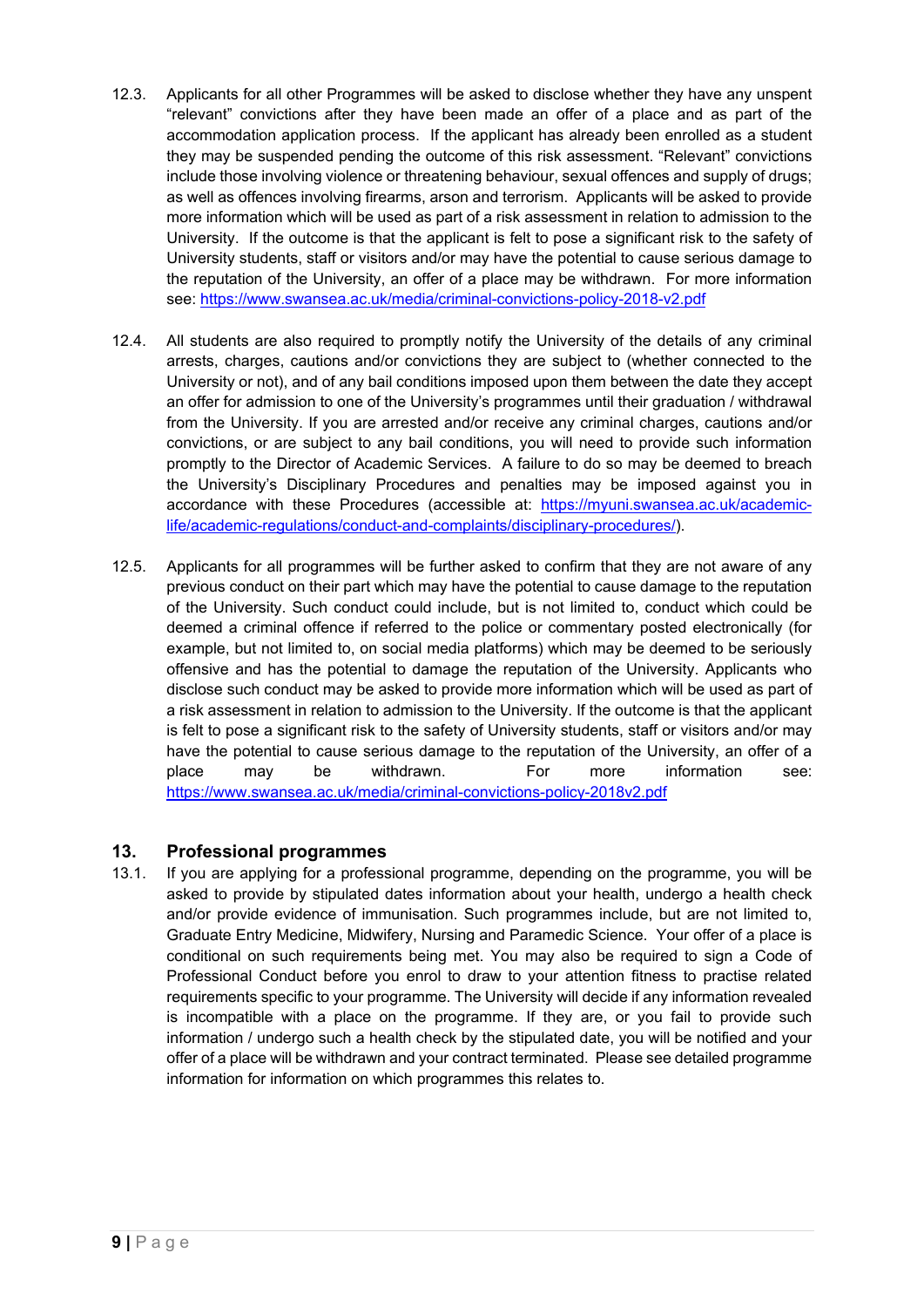13.2. If you are enrolled on a professional programme which has "Fitness to Practise" requirements, you may be asked to provide information about your health, undergo a health check and/or provide evidence of immunisation prior to your enrolment or re-enrolment each academic session. The University will decide if any information revealed is incompatible with a place on the programme. If they are, or you fail to provide such information / undergo such health check by the stipulated date, the University may require you to suspend studies or you may be withdrawn from the University in accordance with the University's Fitness to Practise Regulations (accessible at: [https://myuni.swansea.ac.uk/academic-life/academic](https://myuni.swansea.ac.uk/academic-life/academic-regulations/conduct-and-complaints/fitness-to-practise/)[regulations/conduct-and-complaints/fitness-to-practise/\)](https://myuni.swansea.ac.uk/academic-life/academic-regulations/conduct-and-complaints/fitness-to-practise/)

# **14. Disabilities**

- 14.1. If you have a disability or health condition the University will seek to support you whenever reasonable to do so. If you have not yet disclosed a disability, we encourage you to do so at the earliest opportunity so that we may assess and seek to support your needs. As individual students' needs (even those with the same condition) can vary, we encourage you to contact the Disability Office or Wellbeing Service before you accept any offer of a place to find out what type of support may be available to you and what evidence we may need to meet your support requirements. More information and contact details can be found from the service webpages, [www.swansea.ac.uk/disability](http://www.swansea.ac.uk/disability) and [www.swansea.ac.uk/wellbeing](http://www.swansea.ac.uk/wellbeing)
- 14.2. If you choose not to tell us about your disability, provide this information with short notice before your programme or examination/ assessment start dates or do not provide full information about it before or during your programme of study, we will do our best to help you, but we may not be able to provide the full range of support which might otherwise be available to you, or there may be a delay in providing that support.

#### **15. Admissions of Minors**

- 15.1. If you will be between the age of 16 and 18 at the point of enrolment, we will require a parent or guardian to sign a declaration at the point of offer – you offer will be made conditional upon receipt of this declaration.
- 15.2. The full University policy of Safeguarding Vulnerable Groups, which includes the policy for the admission of minors can be found online at: [https://www.swansea.ac.uk/media/Safeguarding-](https://www.swansea.ac.uk/media/Safeguarding-Vulnerable-Groups-Policy-2018.docx)[Vulnerable-Groups-Policy-2018.docx](https://www.swansea.ac.uk/media/Safeguarding-Vulnerable-Groups-Policy-2018.docx)

#### <span id="page-9-0"></span>**16. Collaborating Organisations**

- 16.1. Some programmes involve study and/or work at a Collaborating Organisation external to the University. Examples include programmes involving: a year of study at an institution abroad; placements within industries/companies; and placements within professional organisations such as, for example, the NHS, Local Authority, Welsh Ambulance Service etc.
- 16.2. If you are undertaking study and/or work at a Collaborating Organisation as part of your programme, you may be asked to provide information or meet certain requirements by stipulated dates prior to the commencement of and/or during the study/work such as, but not limited to, information/requirements relating to insurance, immunisations and visas. The University will decide if any information revealed is incompatible with you undertaking the work/study. If it is, or if you fail to provide the requested information or to comply with such requirements by the stipulated date, the University may suspend your studies, transfer you to an alternative programme, require you to withdraw from the University and/or terminate your Contract with the University.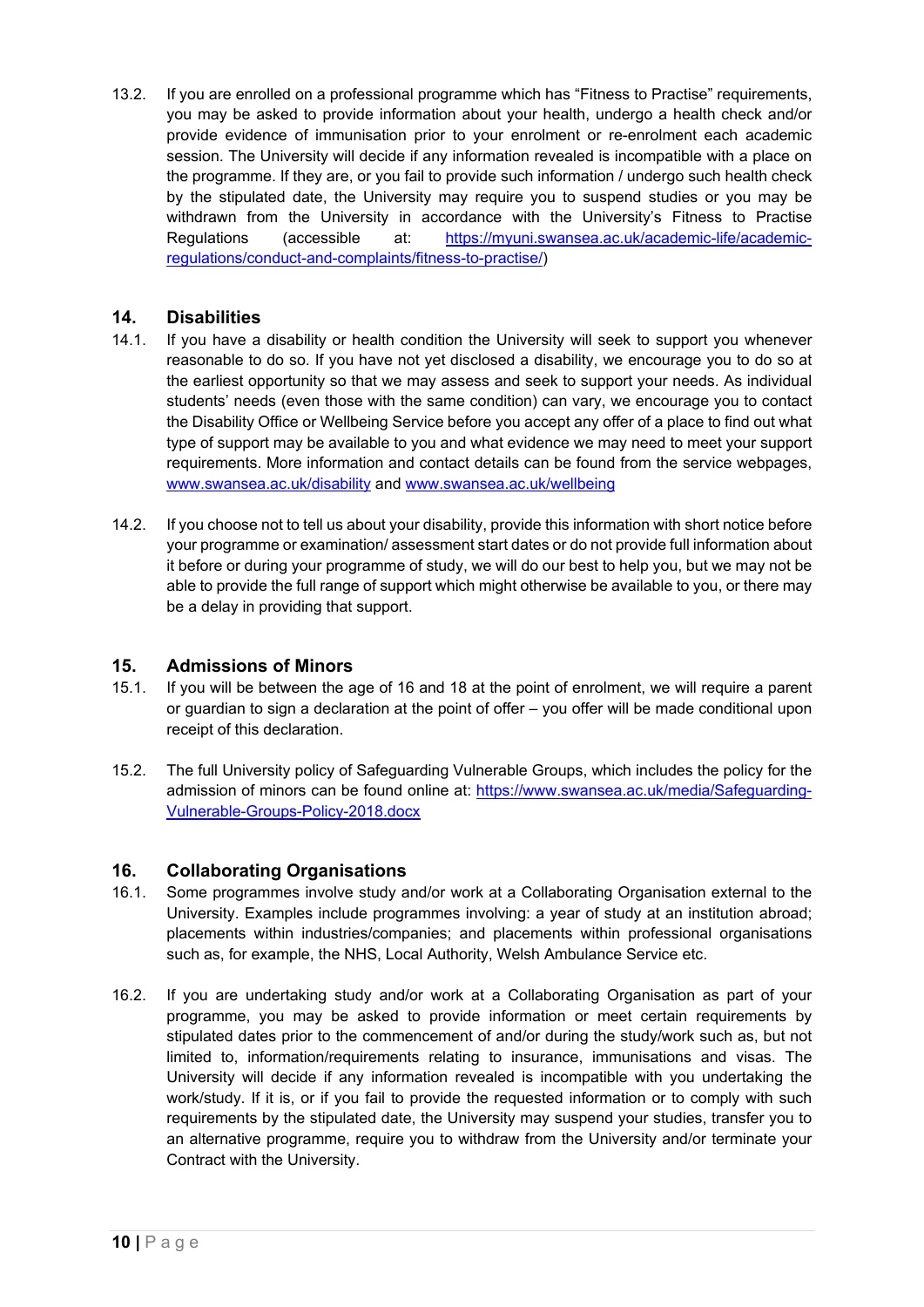16.3. If you are undertaking study and/or work at a Collaborating Organisation as part of your programme, you will be subject to certain additional policies, regulations and contractual terms of that Collaborating Organisation, including health and safety rules and disciplinary regulations. Breach of these additional policies, regulations or contractual terms may result in the Collaborating Organisation excluding you from its place of study/work. The Collaborating Organisation may also exclude you from its place of study/work where it considers this is necessary having regard to your conduct or professional suitability or where the safety of others is compromised. Where you are excluded from a Collaborating Organisation's place of work/study and completion of such work/study is a requirement of your programme, the University reserves the right to suspend your studies, transfer you to an alternative programme, require you to withdraw from the University and/or terminate your Contract with the University. Any breach by you of the additional policies, regulations or contractual terms of the Collaborating Organisation may also be treated as a breach of the University's Regulations and may result in the University requiring you to withdraw from the University, the withholding of services and/or the termination of your Contract with the University.

# **17. Data protection**

- 17.1. The University will collect a range of information about you as part of the application and enrolment procedures and in relation to your academic progress. This may include personal data of a sensitive nature. The information collected will be used primarily for the purpose of processing your application and creating and maintaining your student record.
- 17.2. All personal information is held and processed in accordance with the requirements of the Data Protection Act 2018, the General Data Protection Regulations and other associated legislation.
- 17.3. Information is normally confidential between the applicant, appropriate staff at the University and in the case of International applicants, the Home Office UK Visas and Immigration.
- 17.4. In some cases application data may also be shared externally where programmes have been developed in collaboration with third party organisations. In the interests of detecting and preventing fraud, the University also has the right to share information with outside organisations such as the Police, local authorities, examining or awarding bodies, and the Department for Work and Pensions and its agencies.
- 17.5. The University is required to submit information make statutory returns to bodies such as the Higher Education Statistics Agency (HESA).
- 17.6. The University's data protection policy for students can be found at: <https://www.swansea.ac.uk/about-us/compliance/data-protection/student-privacy-notice/>
- 17.7. The University's data protection for applicants can be found at: <http://www.swansea.ac.uk/admissions/applicantdataprivacystatement/>
- 17.8. If you have any queries or require any further details about data protection, please contact the University's Data Protection Officer by e-mail - [dataprotection@swansea.ac.uk](mailto:dataprotection@swansea.ac.uk)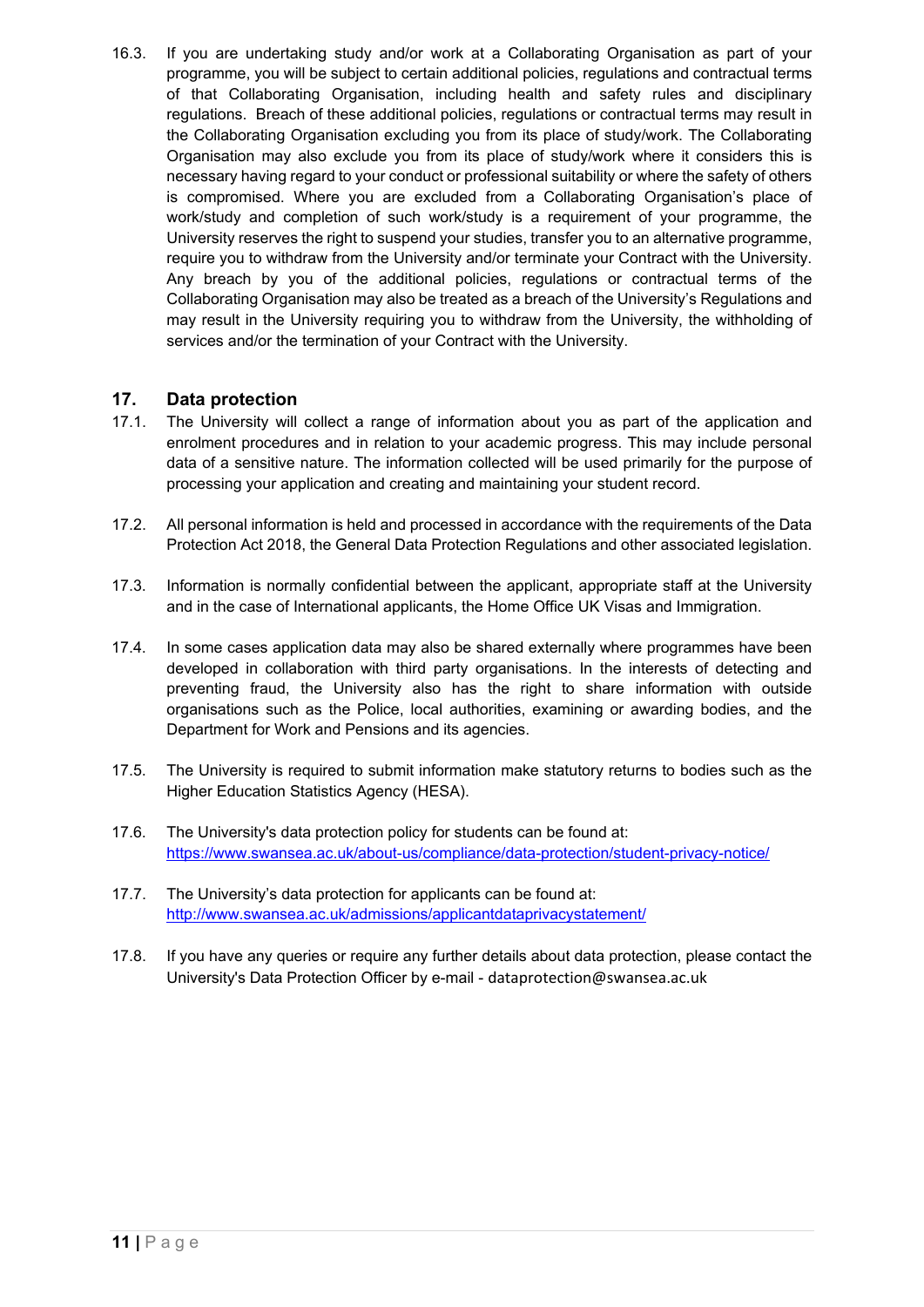# **18. Accuracy of Information**

- 18.1. By accepting an Offer you confirm that the information provided on your application form and in connection with your application is true, complete and accurate, and that no information requested or other material information has been omitted. The University reserves the right to establish the authenticity of information provided on and/or in connection with your application and it reserves the right to cancel your application and terminate your contract and/or withdraw you from the University if it determines that false, incorrect, incomplete and/or misleading information has been provided in support of your application by you, by your referee or by any other person acting on your behalf.
- 18.2. The University will seek verification of your qualifications direct from the awarding body or institution. Where this has not been received prior to enrolment with the University, you will be asked by the Admissions Office / Academic Services to supply your original degree certificate/official confirmation of the award of your degree before you are permitted to enrol with the University. Therefore, you should bring your original qualification certificates and/or transcripts to University enrolment. The University reserves the right to cancel your application and terminate your contract and/or withdraw you from the University if you fail to provide this documentation (where requested) by the stipulated date.

#### **19. Postgraduate Research programmes**

- 19.1. Each postgraduate research degree programme has a normal period of supervised study the minimum candidature period ('expected end date' in your Offer) – at the end of which a student is expected to submit. There is also a maximum submission date after which a student will be deemed to have run out of time and will not be permitted to submit a thesis ("candidature end date" on your offer letter). At the end of the minimum candidature period the student is expected to have completed his/her research and to be preparing to submit the thesis. A student must submit his/her thesis on or before the maximum submission date of his/her candidature or he/she will be deemed to have run out of time and he/she will not be permitted to submit his/her thesis and will be required to withdraw.
- 19.2. During your research programme candidature, you will be expected to demonstrate satisfactory academic progress via continuous assessment. You may be required to transfer to a lower level award programme (if appropriate, see table below) or withdraw from studies if it is deemed that you have not made sufficient academic progress according to College/School/University progression criteria, research targets, or have not complied with University regulations at any time.

| <b>Programme of Study</b>           | Lower level award                                                             |
|-------------------------------------|-------------------------------------------------------------------------------|
| PhD                                 | <b>MPhil</b>                                                                  |
| Professional Doctorate EngD/DNursci | MPhil, MRes or MSc by Research, PG Cert<br>60 credits PG Diploma -120 credits |
| MD                                  | MA/MSc by Research                                                            |
| <b>MPhil</b>                        | MA/MSc by Research                                                            |
| MA/MSc by Research                  | None                                                                          |
| <b>MPhil by Published Works</b>     | None                                                                          |
| PhD by Published Works              | None                                                                          |

For further details on academic progress and lower level programmes/exit awards see the Guide to Progression Monitoring for Research Students [https://myuni.swansea.ac.uk/academic-life/academic-regulations/research-guidance/guide-to](https://myuni.swansea.ac.uk/academic-life/academic-regulations/research-guidance/guide-to-progress-monitoring/)[progress-monitoring/](https://myuni.swansea.ac.uk/academic-life/academic-regulations/research-guidance/guide-to-progress-monitoring/)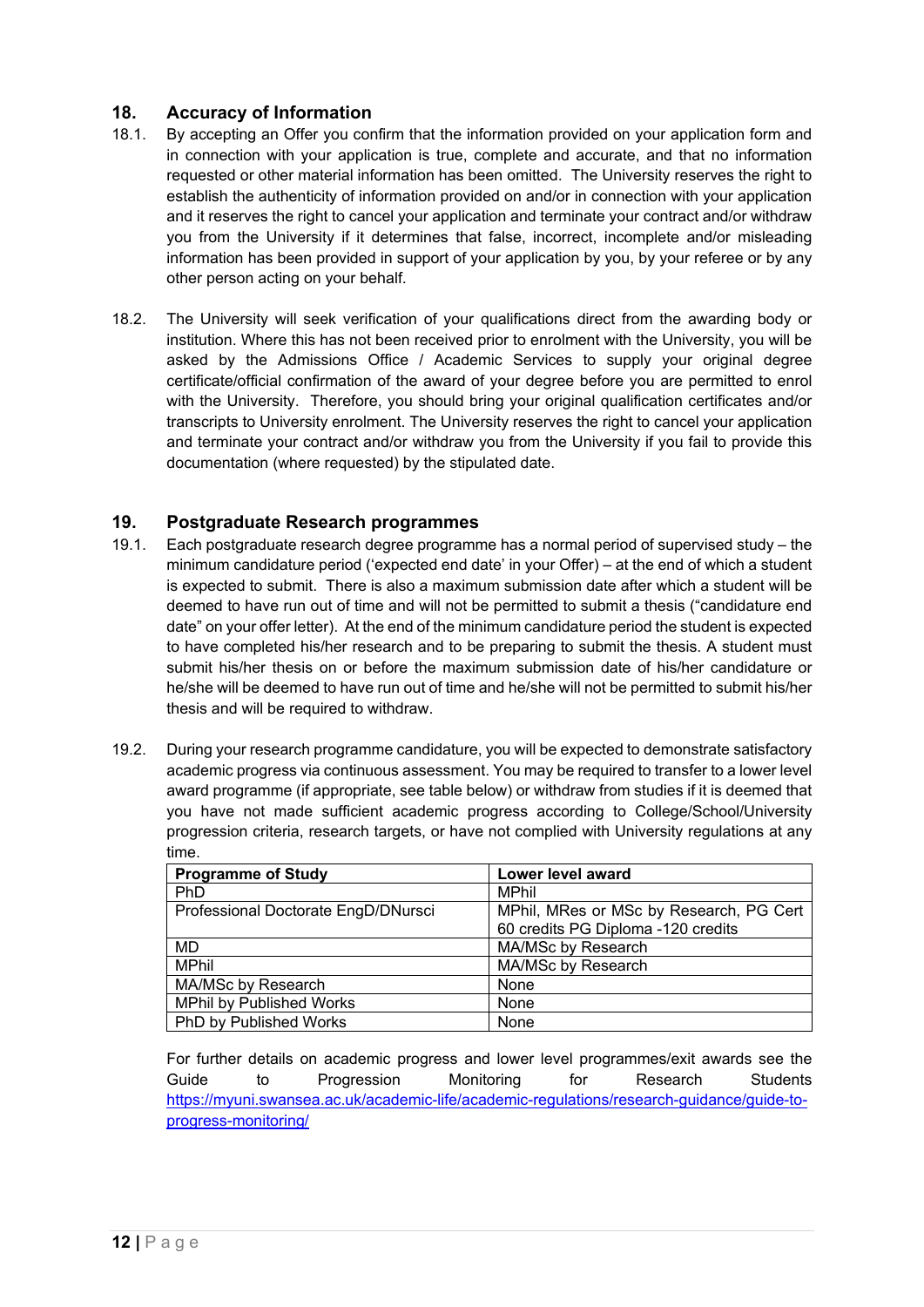- 19.3. The University cannot guarantee the availability of the anticipated supervisors named in your offer as the movements of the supervisors are in some cases beyond the University's control. In the event that any of the anticipated supervisors cease employment at Swansea University or are unable to supervise you for any other reason, the University will take reasonable steps to identify and allocate to you alternative supervisors, but cannot guarantee that this will be possible. In the event that this is not possible, an alternative area of research may need to be proposed.
- 19.4. In the case where funding is associated with a named supervisor, the offer and funding will only remain valid if that named supervisor remains in post and is able to supervise you. There will be no guarantee that the funding will continue if the named supervisor leaves the University or is unable to supervise you for any other reason. However, the University will do its utmost to assist you, should you decide to remain at the University or to transfer to another University with the named supervisor.

# **20. English Language Requirements**

- 20.1. All students whose native language is not English must demonstrate that they have achieved a certain level of English before starting their programme. If your conditions of offer include an English language requirement this can be demonstrated in two ways:
	- 20.1.1. Via an approved English Language test or alternative qualification listed at: <http://www.swansea.ac.uk/international/students/requirements/english-requirements/>
	- 20.1.2. Successfully complete an English Language Pre-sessional Programme at Swansea's English Language Training Services (ELTS) at the required level before starting your academic programme. More details can be found at: [www.swansea.ac.uk/ELTS](http://www.swansea.ac.uk/ELTS)
- 20.2. Although students may meet the University's minimum English Language requirement, the University reserves the right to require students who do not hold a UKVI approved Secure English Language Test to be tested on arrival to assess whether additional language support is required and to help inform the University's English Language policy.

# **21. Visas and immigration permissions**

21.1. If you are an international student you may need a visa to enable you to be in the UK to study. The University reserves the right to withdraw your offer of a place/terminate your contract with the University if it is subsequently found that you are not eligible for a visa or if the visa requirements change after you are made an offer of a place, for instance if it transpires that you cannot meet UKVI requirements such as those relating to English Language ability, academic progression and credibility. See the Overarching admissions policy for more information (accessible at; [https://www.swansea.ac.uk/media/Overarching-admissions-policy-2019-20](https://www.swansea.ac.uk/media/Overarching-admissions-policy-2019-20-final.pdf) [final.pdf\)](https://www.swansea.ac.uk/media/Overarching-admissions-policy-2019-20-final.pdf). For information on immigration matters, please email the University's International@CampusLife team at [International.campuslife@swansea.ac.uk.](mailto:International.campuslife@swansea.ac.uk)

# **22. Deposits for International Applicants**

22.1. If you are an international applicant and require a Student Route visa (previously Tier 4 visa) to study in the UK, we will ask you to pay a £4000 deposit towards your tuition fees to prove your intention to study at Swansea University before we will issue your Confirmation of Acceptance for Studies (CAS) statement. Outside the 14 day Cooling Off Period, the deposit is normally only refundable if you are refused a visa to study full time in the UK or if you fail to meet the University's entry requirements. The deposit can be deferred to a future year of study.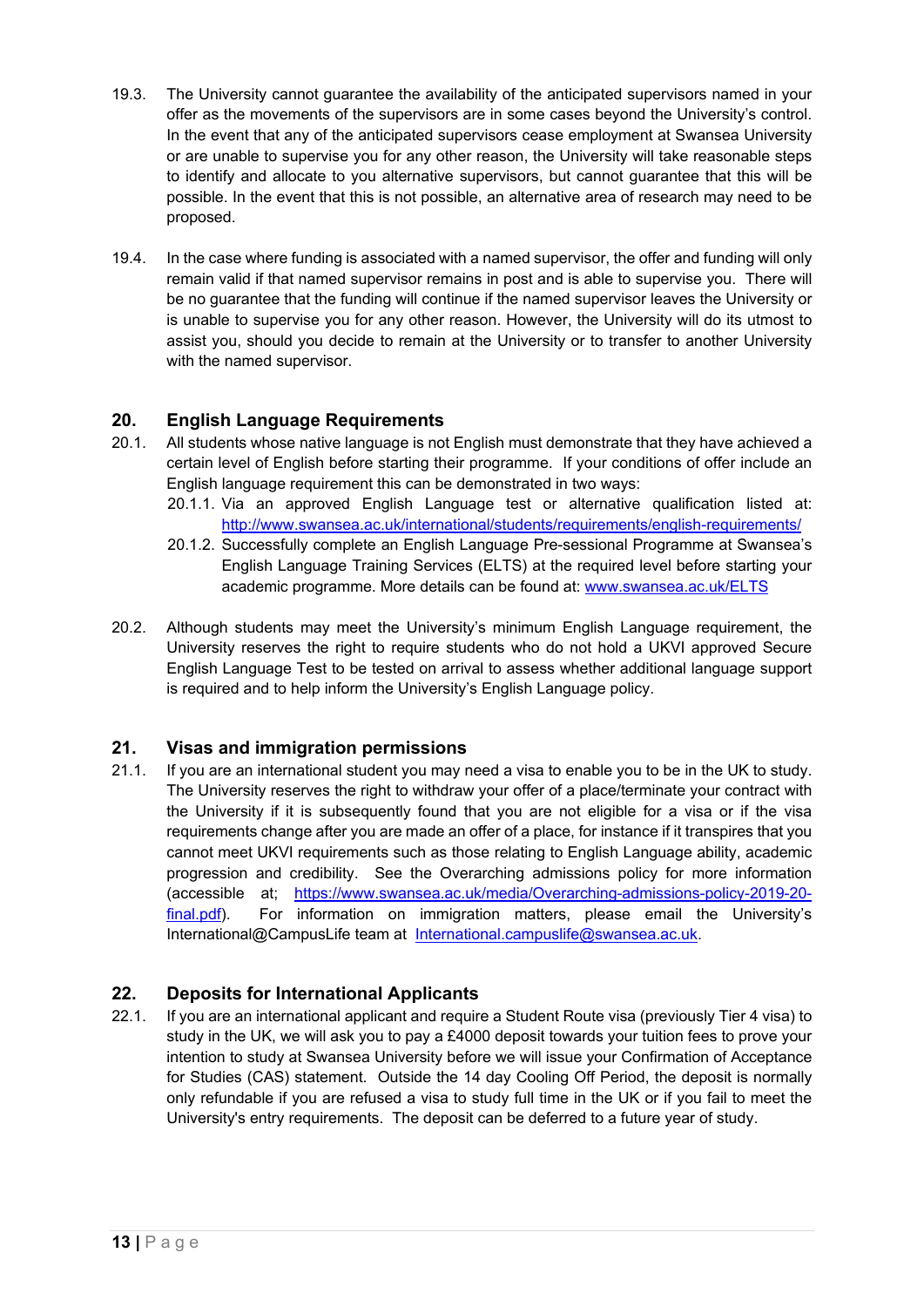22.2. More information can be found at: [http://www.swansea.ac.uk/undergraduate/fees-and](http://www.swansea.ac.uk/undergraduate/fees-and-funding/tuition-fees/refunds-policy/)[funding/tuition-fees/refunds-policy/](http://www.swansea.ac.uk/undergraduate/fees-and-funding/tuition-fees/refunds-policy/)

#### **23. Intellectual property**

23.1. If you, with material input by the University's academic staff or as part of a collective project, develop an invention, device, discovery, material, product, process, computer software or any other potentially valuable result or innovation, the University's Policy on Intellectual Policy Created by our Students will apply. For more information see: <https://www.swan.ac.uk/media/Student%21IP%21Policy.pdf>

# **24. Conduct and engagement**

- <span id="page-13-1"></span>24.1. You must be aware of and abide by the University's Regulations relating to conduct and behaviour, academic integrity and engagement. The University can impose penalties if you do not follow these requirements, and in serious cases the University can suspend or withdraw you from the University. The University can also suspend or withdraw you from the University if it reasonably believes that your continuation on your programme presents a significant risk of harm to you or to others. More information can be found within the following Regulations and Procedures:
	- Disciplinary Procedures accessible at: [https://myuni.swansea.ac.uk/academic-life/academic-regulations/conduct-and](https://myuni.swansea.ac.uk/academic-life/academic-regulations/conduct-and-complaints/disciplinary-procedures/)[complaints/disciplinary-procedures/](https://myuni.swansea.ac.uk/academic-life/academic-regulations/conduct-and-complaints/disciplinary-procedures/)
	- Academic Misconduct Procedure accessible at: [https://myuni.swansea.ac.uk/academic-life/academic-regulations/assessment-and](https://myuni.swansea.ac.uk/academic-life/academic-regulations/assessment-and-progress/academic-misconduct-procedure/)[progress/academic-misconduct-procedure/](https://myuni.swansea.ac.uk/academic-life/academic-regulations/assessment-and-progress/academic-misconduct-procedure/)
	- Fitness to Practise Regulations accessible at: [https://myuni.swansea.ac.uk/academic-life/academic-regulations/conduct-and](https://myuni.swansea.ac.uk/academic-life/academic-regulations/conduct-and-complaints/fitness-to-practise/)[complaints/fitness-to-practise/](https://myuni.swansea.ac.uk/academic-life/academic-regulations/conduct-and-complaints/fitness-to-practise/)
	- Engagement Monitoring Policy for Taught Students accessible at [https://myuni.swansea.ac.uk/academic-life/academic-regulations/aqs](https://myuni.swansea.ac.uk/academic-life/academic-regulations/aqs-policies/engagement-monitoring-policy-for-taught/)[policies/engagement-monitoring-policy-for-taught/](https://myuni.swansea.ac.uk/academic-life/academic-regulations/aqs-policies/engagement-monitoring-policy-for-taught/)
	- Engagement Monitoring Policy for Tier4/Student Route students accessible at [https://myuni.swansea.ac.uk/academic-life/academic-regulations/aqs-policies/tier-4](https://myuni.swansea.ac.uk/academic-life/academic-regulations/aqs-policies/tier-4-attendance-monitoring-policy/) [attendance-monitoring-policy/](https://myuni.swansea.ac.uk/academic-life/academic-regulations/aqs-policies/tier-4-attendance-monitoring-policy/)
	- Engagement Monitoring Policy for Research Students accessible at [https://myuni.swansea.ac.uk/academic-life/academic-regulations/aqs](https://myuni.swansea.ac.uk/academic-life/academic-regulations/aqs-policies/engagement-monitoring-policy-for-research/)[policies/engagement-monitoring-policy-for-research/](https://myuni.swansea.ac.uk/academic-life/academic-regulations/aqs-policies/engagement-monitoring-policy-for-research/)
	- Fitness to Study Procedure accessible at [https://myuni.swansea.ac.uk/academic-life/academic-regulations/assessment-and](https://myuni.swansea.ac.uk/academic-life/academic-regulations/assessment-and-progress/fitness-to-study-procedure/)[progress/fitness-to-study-procedure/](https://myuni.swansea.ac.uk/academic-life/academic-regulations/assessment-and-progress/fitness-to-study-procedure/)
	- Assessment regulations for the programme of study accessible at <https://myuni.swansea.ac.uk/academic-life/academic-regulations/>

# <span id="page-13-0"></span>**25. When you may be asked to leave the University/ the University's right to end our contract with you**

- 25.1. The University may withdraw its Offer, withdraw you from the University and end its contract with you, without liability, at any time (in accordance with any relevant policies/procedures) by written notice if:
	- 25.1.1. you are in serious breach of these Terms and Conditions, the University's Regulations and/or any conditions stated in your offer letter;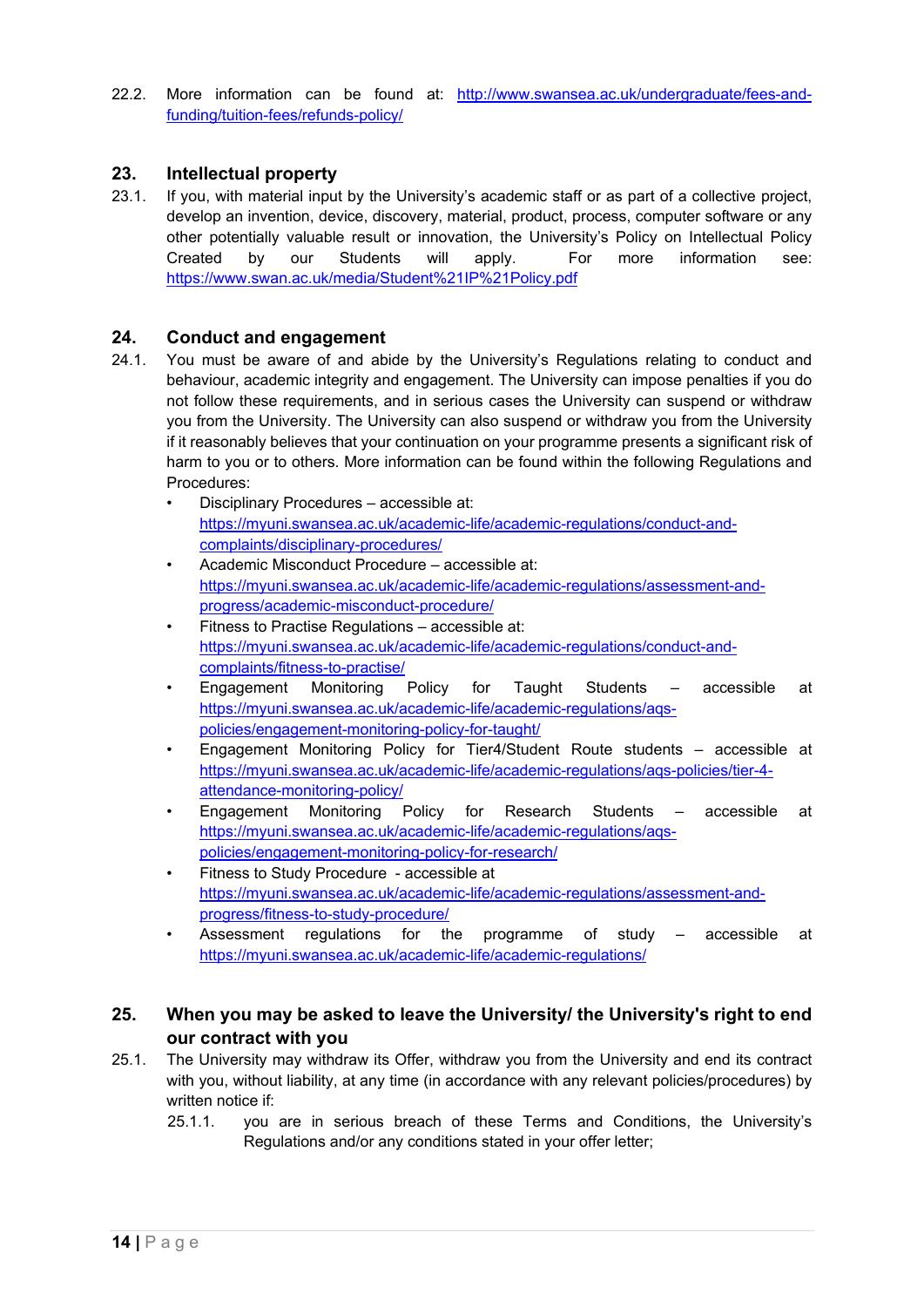- 25.1.2. it is determined that false, incorrect, incomplete and/or misleading information has been provided in support of and/or in connection with your application by you, your referee or by any other person acting on your behalf, including information relating to any unspent criminal convictions;
- 25.1.3. you fail to meet or, as a result of your circumstances changing, you no longer meet, any special requirements and/or conditions (as set out in your offer letter) for your Programme;
- 25.1.4. if you are a student requiring sponsorship under Tier 4/Student Route of the UKVI Points Based System:
	- 25.1.4.1. you require a visa to study in the UK and you do not acquire a visa by the start date of your Programme (or in line with UKVI COVID-19 Concessions only, by the time you plan to arrive in the UK to start your Programme face to face);
	- 25.1.4.2. you are unable to provide the documentation required as part of our UKVI Tier 4/Student Route Sponsor Licence;
	- 25.1.4.3. you have previously been refused a visa to study in the UK;
	- 25.1.4.4. you provide documents which the University is unable to verify as authentic or which it believes not to be authentic;
	- 25.1.4.5. you have failed to act within the restrictions of your Tier 4/Student Route visa; or
	- 25.1.4.6. you have failed to comply with or assist the University in complying with any relevant Immigration Rules, UKVI Tier 4/Student Route Guidance or other Home Office requirements in force from time to time, including but not limited to:
		- 25.1.4.6.1. English Language;
		- 25.1.4.6.2. engagement and checkpoint monitoring;
		- 25.1.4.6.3. checking the terms of your visa are correct;
		- 25.1.4.6.4. reporting any updates or changes to your immigration status;
		- 25.1.4.6.5. keeping your UK address, telephone and personal email address up-to-date on your student record; and/or
		- 25.1.4.6.6. adhering to the working hours restrictions as stated on your visa;
	- 25.1.4.7. after reasonable investigation the University considers, or is informed by the UKVI, that you are a threat to immigration control or national security; or
	- 25.1.4.8. your continuing registration with the University puts us, or threatens to put us, in breach of any of our legal obligations to comply with UK immigration or other requirements, which may also result in the University withdrawing Tier 4 sponsorship;
- 25.1.5. your Programme involves study and/or work at a Collaborating Organisation and you fail to meet or, as a result of your circumstances changing, you no longer meet, any relevant requirements and/or conditions or if you breach any additional policies, regulations or contractual terms of that Collaborating Organisation (see paragraph [16](#page-9-0) above)
- 25.1.6. your academic progress is not satisfactory and you are required to withdraw from the Programme or the University by a decision of the University Examining, Progression or Awards Board;
- 25.1.7. you are withdrawn from the University for breach of the Disciplinary, Academic Misconduct, Fitness to Practise, Fitness to Study and/or Engagement Monitoring regulations and procedures in accordance with the relevant regulations (see links to these Regulations and Procedures at paragraph [24.1.](#page-13-1) above);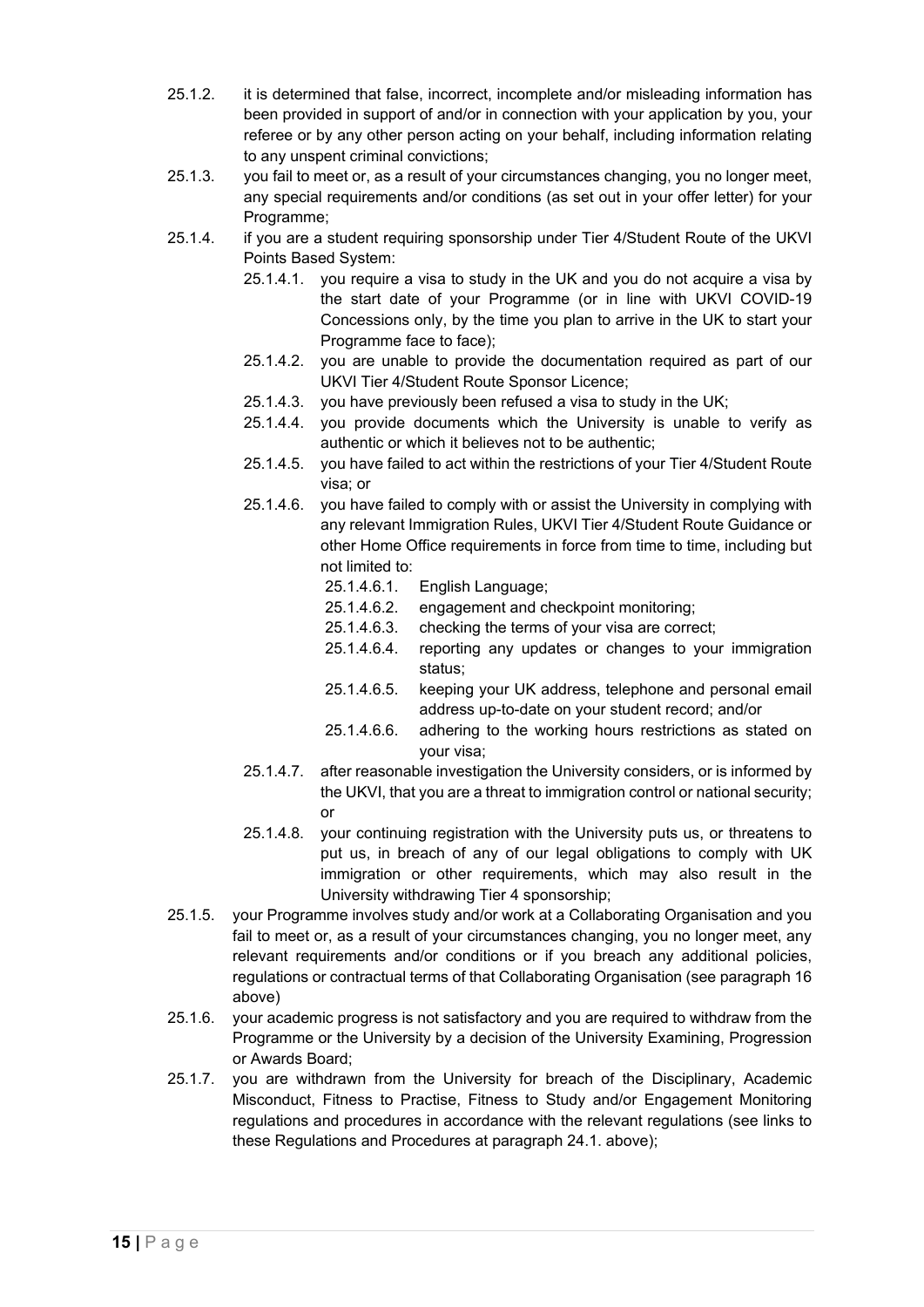- 25.1.8. you do not pay your tuition fees in accordance with the University's Student Debt Policy (found at https://www.swansea.ac.uk/finance-swansea-university/payingtuition-fees-and-other-information/student-debt-policy/);
- 25.1.9. you are expelled or refused admission or membership by any organisation which you are required to attend or be a member of as part of your programme;
- 25.1.10. your behaviour, in the University's reasonable view, represents a significant risk to the health, safety or welfare of yourself or others;
- 25.1.11. you fail to enrol or re-enrol on your programme by stipulated dates;
- 25.1.12. you receive a custodial sentence of a duration of 12 months or more, or longer than the remainder of your candidature period. You would be notified in writing of such withdrawal decision and would be advised of your right to request a review of this decision.
- 25.2. A decision requiring you to leave the University will be taken in accordance with any relevant procedure and subject to any right of appeal or review. If the University has good reason for withdrawing you and does so in accordance with these terms and conditions and any relevant procedure, the University will not compensate you for any loss or damage you may suffer as a result.
- 25.3. On withdrawal, you are required to return to your College office all property owned by the University. You must also pay any outstanding Fees (which may include all future Fees). Any action taken by the University to withdraw you will not restrict its ability to take any further action against you that it has the right to take.
- 25.4. If the University ends your contract, then it will also be entitled to end any other contract you have entered into with the University, including any accommodation agreement.

#### <span id="page-15-0"></span>**26. Your right to end the contract**

- 26.1. You may end the contract by written notice to the University in the following circumstances:
	- 26.1.1. where you do not accept any major changes that we have made to the Programme and/or these Terms and Conditions (including the documents referred in the Terms and Conditions) in accordance with paragraphs [3.7](#page-3-0) to [3.10](#page-3-1) subject to you having informed us that you do not accept such major changes within 14 days of being notified of such major changes. In such circumstances, we will not charge you for any future Fees but you will be responsible for Fees up to the date the contract is ended but will not be entitled to a refund of Fees paid up to the date upon which the contract is ended;
		- 26.1.2. where the University is in serious breach of these Terms and Conditions and has failed to rectify such serious breach within a reasonable time. In such circumstances, we will not charge you for any future Fees and you will be responsible for Fees up to the date the contract is ended but may be entitled to a refund of Fees paid up to the date upon which the contract is ended for services you have not received;
		- 26.1.3. where you are exercising your cancellation rights during the Cooling Off Period in accordance with paragraph [8;](#page-5-0) and
		- 26.1.4. at any other time without reason. If you provide notice of your intention to end the contract before the start of each academic year, you will not be responsible for any Fees for the following academic years. If, however, you wish to end mid-way through the relevant academic year, you may be responsible for the Fees for the remaining part of your academic year, and we will discuss with you what level of refund you may be entitled to. However, you may not be entitled to a full refund in these circumstances.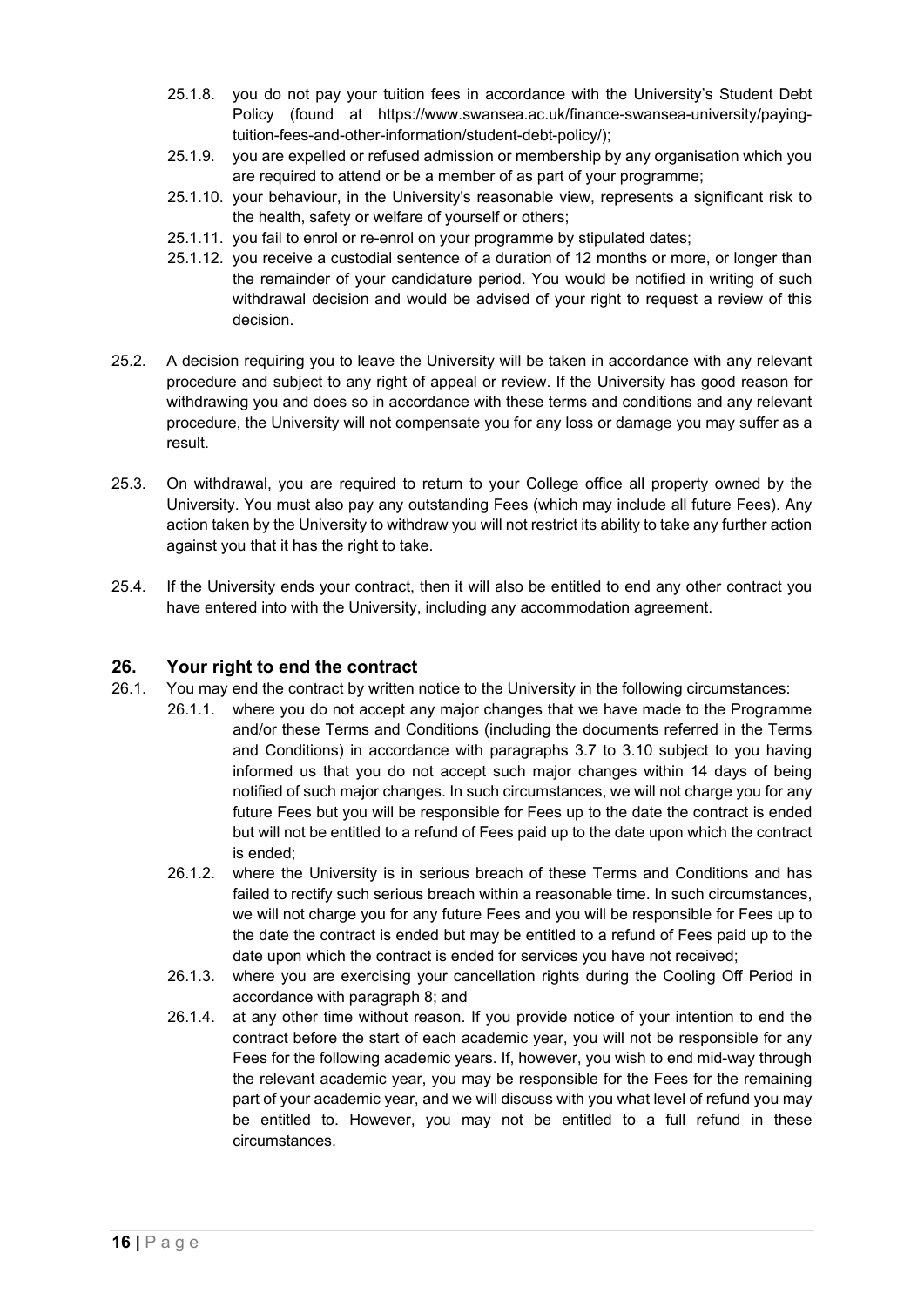# <span id="page-16-0"></span>**27. Temporarily suspending the contract**

- 27.1. There may be times where you need to temporarily suspend your studies for extenuating circumstances, such as illness, or a bereavement. You will need to contact your academic department and/or Student Support if you are experiencing any difficulties which may impact on your ability to continue with your programme. If we agree to suspend the Contract temporarily, we will notify you in writing.
- 27.2. There may be times where the University will need to temporarily suspend your studies and/or this contract in circumstances where you are or are alleged to be in breach of your obligations under this contract, and the University reserves the right to temporarily suspend your studies and/or this contract by providing you with written notice to enable investigation by the University or as a sanction following the procedures set out in the University Regulations or because in the reasonable opinion of the University it would be detrimental to the health, safety or welfare of you or others for you to attend the University. You have the right to appeal a suspension in accordance with the Disciplinary Regulations.

#### **28. Revocation of Awards**

28.1. The University reserves the right to investigate and determine allegations of academic misconduct after an award has been bestowed upon a student in accordance with the Academic Misconduct Procedure. If you are found to have committed academic misconduct after you have received an award this could result in your award being revoked by the University. (See link to this Procedure at 20.1 above).

#### **29. Complaints**

- 29.1. The University is committed to providing a high quality educational experience, supported by a range of academic and administrative services and facilities. From time to time, however, things may go wrong.
- 29.2. If you are an enrolled student and are dissatisfied with your teaching and learning or facilities, or services provided by the University and wish to complain you should follow the University Complaints Procedure found at <https://myuni.swansea.ac.uk/academic-life/making-a-complaint/>
- 29.3. Students who have exhausted all stages of the University Complaints Procedure and remain dissatisfied with a decision relating to a complaint they have raised may be able to complain to the Office of the Independent Adjudicator (OIA) an independent body which reviews student complaints:<http://www.oiahe.org.uk/>
- 29.4. The procedures for prospective students and applicants who are dissatisfied with the outcome or treatment of an application can be found at: <https://www.swansea.ac.uk/admissions/admissions-policies/>

#### <span id="page-16-1"></span>**30. Liability**

30.1. If the University fails to comply with its obligations under these Terms and Conditions the University is responsible to you for any direct loss or damage you suffer that is a reasonably foreseeable result of the University breaking this contract or the University failing to use reasonable care and skill.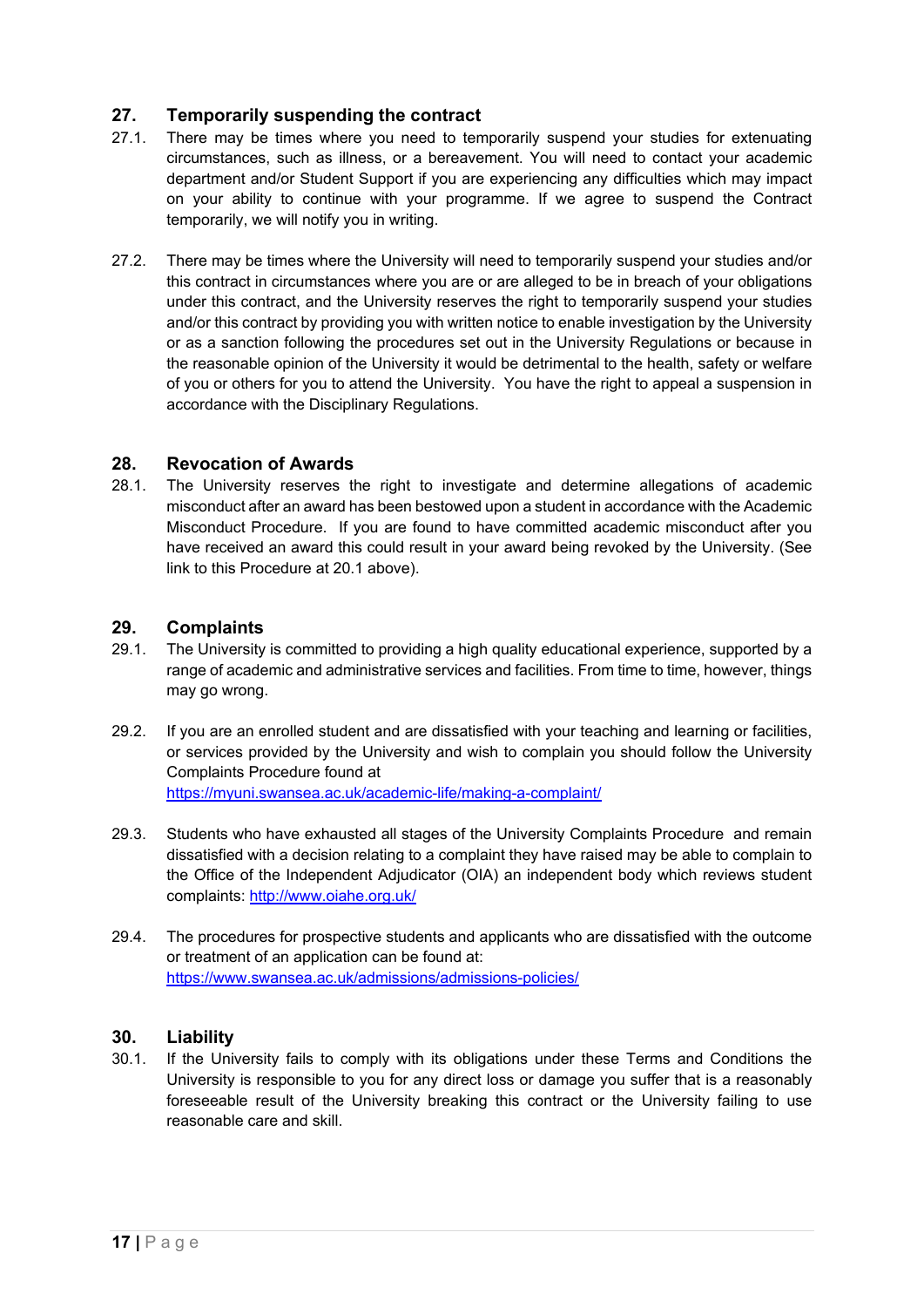- 30.2. However, the University is not responsible for any loss or damage that is not foreseeable. Loss or damage is foreseeable if either it is obvious that it will happen if we breached these Terms and Conditions or if, at the time the contract was made, both the University and you knew it might happen, for example, if you discussed it with the University before entering into the contract. The University will not, however, be responsible for any loss or damage you suffer which is attributable to your own fault and/or the fault of a third party.
- 30.3. The University is not responsible for business losses. The University only supplies these services for domestic and private use. If you use these services for any commercial, business or re-sale purpose the University will have no liability to you for any loss of profit, loss of business, business interruption, or loss of business opportunity.
- 30.4. The University does not in any way exclude or limit its liability for:
	- 30.4.1. death or personal injury caused by its negligence;
	- 30.4.2. fraud or fraudulent misrepresentation;
	- 30.4.3. any liability which cannot be limited or excluded as provided for under section 57 of the Consumer Rights Act 2015.
- 30.5. The University does not accept responsibility for any loss or damage to your property. You are advised to obtain relevant insurance against theft and other risks.
- 30.6. Subject to paragraph 30.4, the University's total liability to you (whether in contract, tort, (including negligence), breach of statutory duty, or otherwise) in connection with your contract with the University shall be limited to the value of the Fees paid by you or on your behalf or the amount, if any, that the University receives from its insurers in respect of a particular loss, whichever is the greater.

#### <span id="page-17-0"></span>**31. Events beyond the University's control**

- 31.1. The University is not responsible for delays outside its control. If the University's performance of the services is affected by an event outside the University's control then the University will contact you as soon as possible to let you know.
- 31.2. In such circumstances, the University shall take reasonable steps to prevent or minimise the effect of the events outside its control and contact you as soon as possible to let you know about this. Provided the University does this, the University reserves the right to change including to delay or postpone the Programme, deliver a modified version of the Programme (including online teaching, making available to affected students other support or services and facilities it considers appropriate), offer transfers to other Programme or cancel parts or all, of your Programme and/or contract.
- 31.3. Provided the University does this, the University will not be liable for any delays caused by the event but if there is a risk of any substantial delay you may contact the University to end the contract and receive a refund for any services you have paid for but not received.
- 31.4. The University will not be liable to you for events outside its control which it could not have prevented even if it had taken reasonable care. Events outside the University's control include (but are not limited to) industrial action, over or under demand from students, staff illness, significant changes to Higher Education funding, severe weather, natural disaster, epidemic and pandemic disease (including the Covid-19 pandemic) fire, civil disorder, political unrest, government restrictions, public authority restrictions, and concern with regard to the transmission of serious illness.